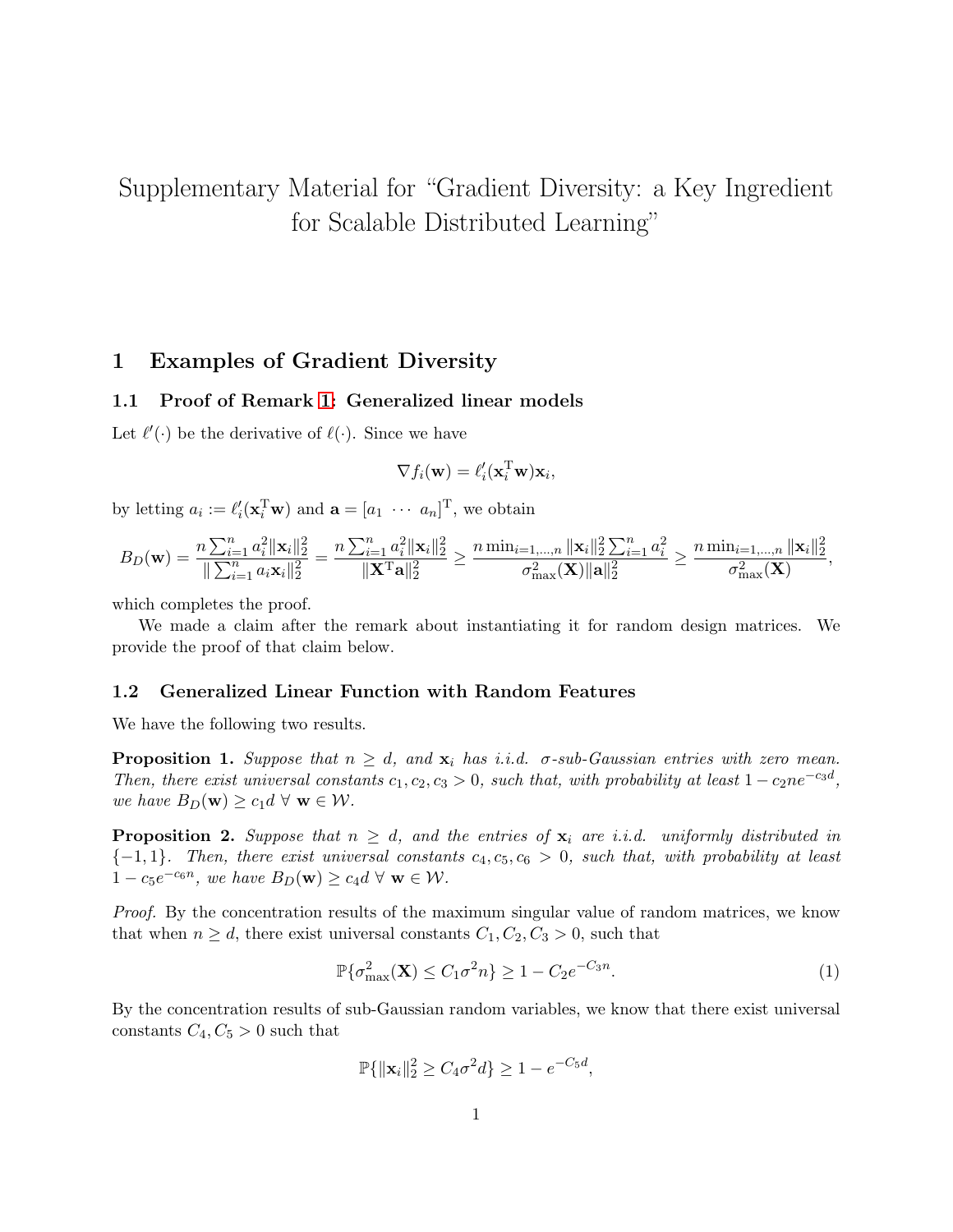and then by union bound, we have

<span id="page-1-0"></span>
$$
\mathbb{P}\left\{\min_{i=1,\dots,n} \|\mathbf{x}_i\|_2^2 \ge C_4 \sigma^2 d\right\} \ge 1 - n e^{-C_5 d}.\tag{2}
$$

.

 $\Box$ 

Then, by combining [\(1\)](#page-0-0) and [\(2\)](#page-1-0) and using union bound, we obtain

$$
\mathbb{P}\left\{\frac{n\min_{i=1,...,n} \|\mathbf{x}_i\|_2^2}{\sigma_{\max}^2(\mathbf{X})} \ge \frac{C_4}{C_1}d\right\} \ge 1-C_2e^{-C_3n}-ne^{-C_5d},
$$

which yields the desired result.

Proposition [2](#page-0-1) can be proved using the fact that for Rademacher entries, we have  $\|\mathbf{x}_i\|_2^2 = d$  with probability one.  $\Box$ 

## <span id="page-1-1"></span>1.3 Proof of Remark [2:](#page-0-2) Sparse Conflict

We prove the following result for Example 2 in Section [4.1.](#page-0-2)

**Proposition 3.** Let  $\rho$  be the maximum degree of all the vertices in G. Then, we have  $\forall$   $w \in W$ ,  $B_D(\mathbf{w}) \geq n/(\rho+1)$ .

*Proof.* We adopt the convention that when  $(i, j) \in E$ , we also have  $(j, i) \in E$ . By definition, we have

$$
B_D(\mathbf{w}) = \frac{n \sum_{i=1}^n \|\nabla f_i(\mathbf{w})\|_2^2}{\sum_{i=1}^n \|\nabla f_i(\mathbf{w})\|_2^2 + \sum_{i \neq j} \langle \nabla f_i(\mathbf{w}), \nabla f_j(\mathbf{w}) \rangle}
$$
  
\n
$$
= \frac{n \sum_{i=1}^n \|\nabla f_i(\mathbf{w})\|_2^2}{\sum_{i=1}^n \|\nabla f_i(\mathbf{w})\|_2^2 + \sum_{(i,j) \in E} \langle \nabla f_i(\mathbf{w}), \nabla f_j(\mathbf{w}) \rangle}
$$
  
\n
$$
\geq \frac{n \sum_{i=1}^n \|\nabla f_i(\mathbf{w})\|_2^2}{\sum_{i=1}^n \|\nabla f_i(\mathbf{w})\|_2^2 + \sum_{(i,j) \in E} \frac{1}{2} \|\nabla f_i(\mathbf{w})\|_2^2 + \frac{1}{2} \|\nabla f_j(\mathbf{w})\|_2^2}
$$

Since  $\rho$  is the maximum degree of the vertexes in G, we know that for each  $i \in [n]$ , the term  $\frac{1}{2} \|\nabla f_i(\mathbf{w})\|_2^2$  appears at most  $2\rho$  times in the summation  $\sum_{(i,j)\in E} \frac{1}{2}$  $\frac{1}{2} \|\nabla f_i(\mathbf{w})\|_2^2 + \frac{1}{2}$  $\frac{1}{2} \|\nabla f_j(\mathbf{w})\|_2^2.$ Therefore, we obtain

$$
\sum_{(i,j)\in E} \frac{1}{2} \|\nabla f_i(\mathbf{w})\|_2^2 + \frac{1}{2} \|\nabla f_j(\mathbf{w})\|_2^2 \le \rho \sum_{i=1}^n \|\nabla f_i(\mathbf{w})\|_2^2,
$$

which completes the proof.

## 2 Convergence Rates

In this section, we prove our convergence results for different types of functions. To assist the demonstration of the proofs of convergence rates, for any  $w \in \mathcal{W}$ , we define the following two quantities:

$$
M^{2}(\mathbf{w}) := \frac{1}{n} \sum_{i=1}^{n} \|\nabla f_{i}(\mathbf{w})\|_{2}^{2} \text{ and } G(\mathbf{w}) := \|\nabla F(\mathbf{w})\|_{2}^{2} = \|\frac{1}{n} \sum_{i=1}^{n} \nabla f_{i}(\mathbf{w})\|_{2}^{2}
$$

One can check that the batch-size bound obeys  $B_D(\mathbf{w}) = \frac{M^2(\mathbf{w})}{G(\mathbf{w})}$  $\frac{M^-(\mathbf{W})}{G(\mathbf{w})}$  .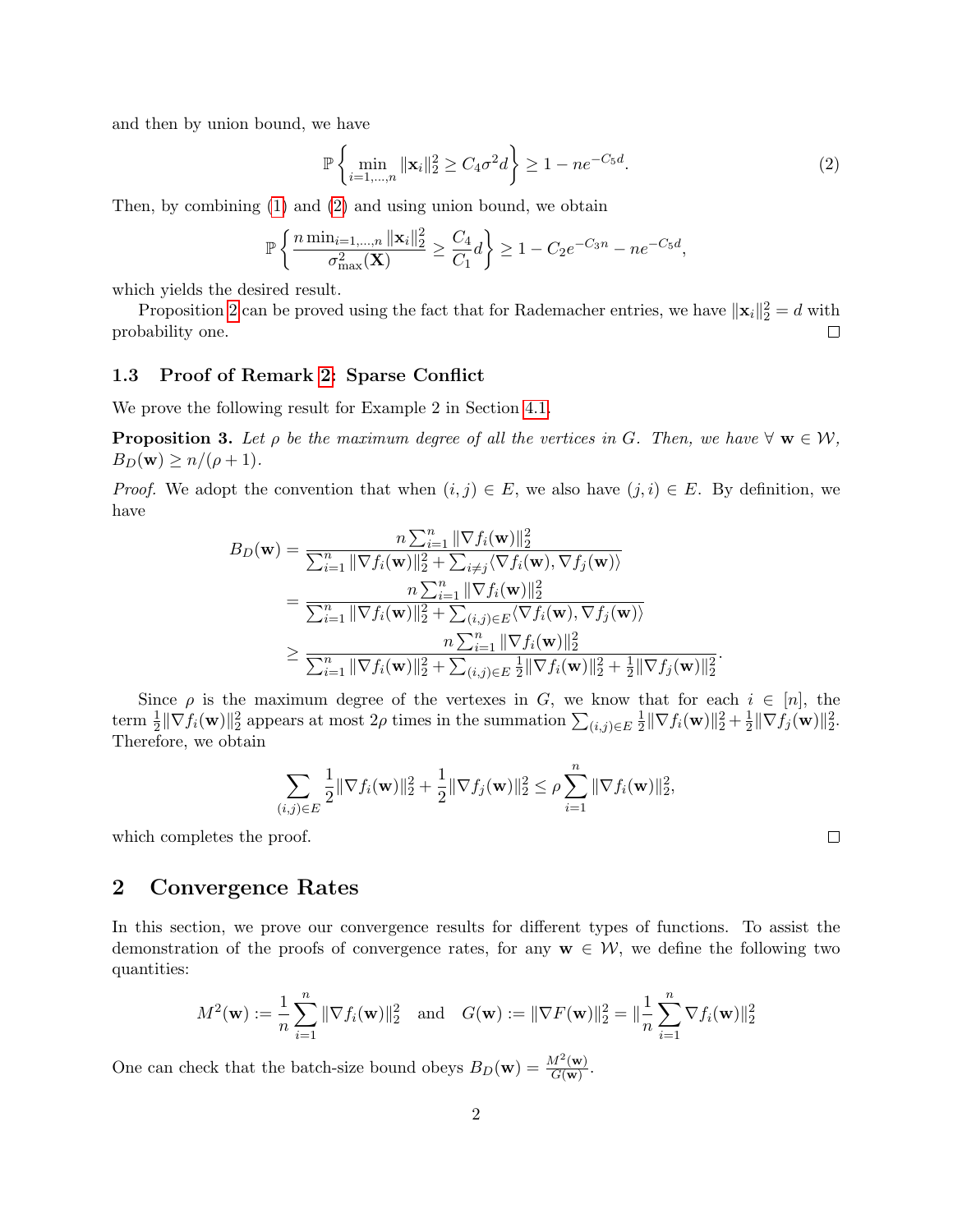## 2.1 Proof of Lemma [1](#page-0-2)

We have

$$
\mathbb{E}[\|\mathbf{w}_{(k+1)B} - \mathbf{w}^*\|_2^2 \mid \mathbf{w}_{kB}] = \mathbb{E}\left[\|\mathbf{w}_{kB} - \mathbf{w}^* - \gamma \sum_{\ell=kB}^{(k+1)B-1} \nabla f_{s_\ell}(\mathbf{w}_{kB})\|_2^2 \mid \mathbf{w}_{kB}\right]
$$
  
\n
$$
= \|\mathbf{w}_{kB} - \mathbf{w}^*\|_2^2 - 2\gamma \sum_{\ell=kB}^{(k+1)B-1} \mathbb{E}[\langle \mathbf{w}_{kB} - \mathbf{w}^*, \nabla f_{s_\ell}(\mathbf{w}_{kB}) \rangle \mid \mathbf{w}_{kB}]
$$
  
\n
$$
+ \gamma^2 \mathbb{E}\left[\|\sum_{\ell=kB}^{(k+1)B-1} \nabla f_{s_\ell}(\mathbf{w}_{kB})\|_2^2 \mid \mathbf{w}_{kB}\right].
$$

Since  $s_{\ell}$ 's are sampled i.i.d. uniformly from  $[n]$ , we know that

<span id="page-2-0"></span>
$$
\mathbb{E}[\|\mathbf{w}_{(k+1)B} - \mathbf{w}^*\|_2^2 | \mathbf{w}_{kB}] = \|\mathbf{w}_{kB} - \mathbf{w}^*\|_2^2 - 2\gamma B \langle \mathbf{w}_{kB} - \mathbf{w}^*, \nabla F(\mathbf{w}_{kB}) \rangle \n+ \gamma^2 (BM^2(\mathbf{w}_{kB}) + B(B-1)G(\mathbf{w}_{kB})) \n= \|\mathbf{w}_{kB} - \mathbf{w}^*\|_2^2 - 2\gamma B \langle \mathbf{w}_{kB} - \mathbf{w}^*, \nabla F(\mathbf{w}_{kB}) \rangle \n+ \gamma^2 B \left(1 + \frac{B-1}{B_D(\mathbf{w}_{kB})}\right) M^2(\mathbf{w}_{kB}) \n= \|\mathbf{w}_{kB} - \mathbf{w}^*\|_2^2 - 2\gamma B \langle \mathbf{w}_{kB} - \mathbf{w}^*, \nabla F(\mathbf{w}_{kB}) \rangle + \gamma^2 B (1+\delta) M^2(\mathbf{w}_{kB}).
$$
\n(3)

We also mention here that this result becomes inequality for the projected mini-batch SGD algorithm, since Euclidean projection onto a convex set is non-expansive.  $\Box$ 

## 2.2 Proof of Theorem [2](#page-0-2)

Recall that we have the iteration  $\mathbf{w}_{(k+1)B} = \mathbf{w}_{kB} - \gamma \sum_{t=k}^{(k+1)B-1} \nabla f_{s_t}(\mathbf{w}_{kB})$ . Since  $F(\mathbf{w})$  has  $\beta$ -Lipschitz gradients, we have

$$
F(\mathbf{w}_{(k+1)B}) \leq F(\mathbf{w}_{kB}) + \langle \nabla F(\mathbf{w}_{kB}), \mathbf{w}_{(k+1)B} - \mathbf{w}_{kB} \rangle + \frac{\beta}{2} \|\mathbf{w}_{(k+1)B} - \mathbf{w}_{kB}\|_2^2.
$$

Then, we obtain

$$
\left\langle \nabla F(\mathbf{w}_{kB}), \gamma \sum_{t=kB}^{(k+1)B-1} \nabla f_{s_t}(\mathbf{w}_{kB}) \right\rangle \leq F(\mathbf{w}_{kB}) - F(\mathbf{w}_{(k+1)B}) + \frac{\beta}{2} \left\| \gamma \sum_{t=kB}^{(k+1)B-1} \nabla f_{s_t}(\mathbf{w}_{kB}) \right\|_2^2.
$$

Now we take expectation on both sides. By iterative expectation, we know that for any  $t \geq kB$ ,

$$
\mathbb{E}[\langle \nabla F(\mathbf{w}_{kB}), \nabla f_{s_t}(\mathbf{w}_{kB}) \rangle] = \mathbb{E}[\|\nabla F(\mathbf{w}_{kB})\|_2^2].
$$

We also have

$$
\mathbb{E}\left[\left\|\sum_{t=kB}^{(k+1)B-1} \nabla f_{s_t}(\mathbf{w}_{k})\right\|_2^2\right] = \mathbb{E}[BM^2(\mathbf{w}_{k}) + B(B-1)G(\mathbf{w}_{k})] \leq B(1+\delta)M^2.
$$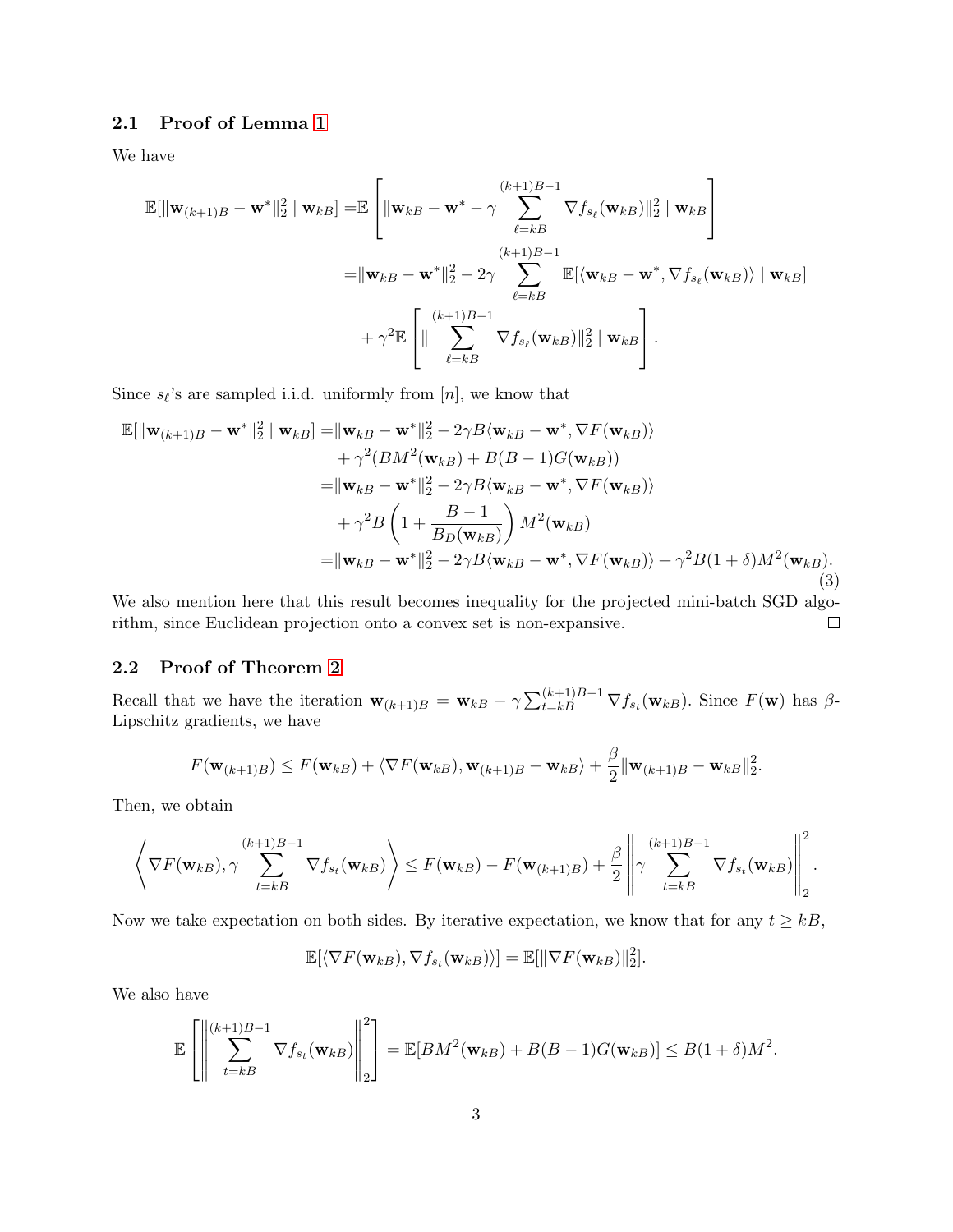Consequently,

<span id="page-3-0"></span>
$$
\gamma B \mathbb{E}[\|\nabla F(\mathbf{w}_{kB})\|_2^2] \le \mathbb{E}[F(\mathbf{w}_{kB})] - \mathbb{E}[F(\mathbf{w}_{(k+1)B})] + \frac{\beta}{2}\gamma^2 B(1+\delta)M^2. \tag{4}
$$

 $\Box$ 

Summing up equation [\(4\)](#page-3-0) for  $k = 0, \ldots, T/B - 1$  yields

$$
\gamma B \sum_{k=0}^{T/B-1} \mathbb{E}[\|\nabla F(\mathbf{w}_{kB})\|_2^2] \le F(\mathbf{w}_0) - F^* + \frac{\beta}{2} \gamma^2 T (1+\delta) M^2,
$$

which simplifies to

$$
\min_{k=0,\dots,T/B-1} \mathbb{E}[\|\nabla F(\mathbf{w}_{kB})\|_2^2] \le \frac{F(\mathbf{w}_0) - F^*}{\gamma T} + \frac{\beta}{2}\gamma(1+\delta)M^2.
$$

We can then derive the results by replacing  $\gamma$  and T with the particular choices.

## 2.3 Proof of Theorem [3](#page-0-2)

Substituting  $\mathbf{w} = \mathbf{w}_{(k+1)B}$  and  $\mathbf{w}' = \mathbf{w}_{kB}$  in the condition for  $\beta$ -smoothness in Definition [1,](#page-0-2) we obtain

$$
F(\mathbf{w}_{(k+1)B}) \leq F(\mathbf{w}_{kB}) - \gamma \left\langle \nabla F(\mathbf{w}_{kB}), \sum_{t=kB}^{(k+1)B-1} \nabla f_{s_t}(\mathbf{w}_{kB}) \right\rangle + \frac{\beta \gamma^2}{2} \left\| \sum_{t=kB}^{(k+1)B-1} \nabla f_{s_t}(\mathbf{w}_{kB}) \right\|_2^2.
$$
 (5)

Condition on  $\mathbf{w}_{kB}$  and take expectations over the choice of  $s_t$ ,  $t = kB, \ldots, (k+1)B-1$ . We obtain

$$
\mathbb{E}[F(\mathbf{w}_{(k+1)B}) \mid \mathbf{w}_{kB}] \le F(\mathbf{w}_{kB}) - \gamma B \|\nabla F(\mathbf{w}_{kB})\|_2^2 + \frac{\beta \gamma^2}{2} \left(BM^2(\mathbf{w}_{kB}) + B(B-1)G(\mathbf{w}_{kB})\right). \tag{6}
$$

Then, we take expectation over all the randomness of the algorithm. Using the PL condition in Definition [3](#page-0-2) and the fact that  $B \leq 1 + \delta B_D(\mathbf{w})$  for all  $\mathbf{w} \in \mathcal{W}_T$ , we write

$$
\mathbb{E}\left[F(\mathbf{w}_{(k+1)B}) - F^*\right] \le (1 - 2\gamma\mu B)\mathbb{E}\left[F(\mathbf{w}_{kB}) - F^*\right] + (1 + \delta)\frac{\beta B\gamma^2 M^2}{2}.\tag{7}
$$

Then, if  $B \leq \frac{1}{2\gamma}$  $\frac{1}{2\gamma\mu}$ , we have

$$
\mathbb{E}\left[F(\mathbf{w}_T) - F^*\right] \le (1 - 2\gamma \mu B)^{T/B} (F(\mathbf{w}_0) - F^*) + (1 + \delta) \frac{\beta \gamma M^2}{4\mu}.
$$

Using the fact that  $1-x \leq e^{-x}$  for any  $x \geq 0$ , and choosing  $\gamma = \frac{2\epsilon\mu}{M^2}$  $\frac{2\epsilon\mu}{M^2\beta}$ , we obtain the desired result.  $\Box$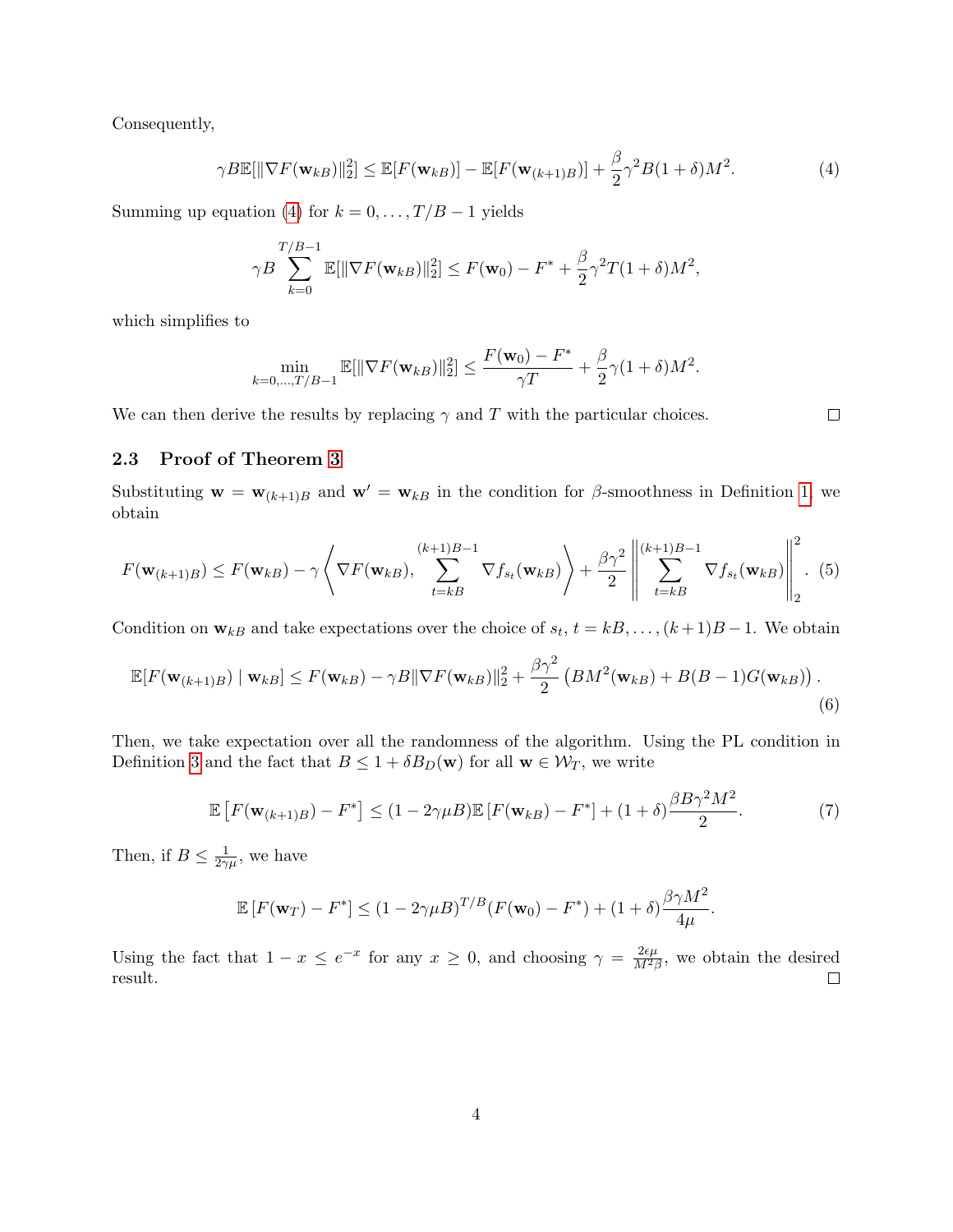## 2.4 Proof of Theorem [4](#page-0-2)

According to Lemma [1,](#page-0-2) for every  $k = 0, 1, \ldots, \frac{T}{B} - 1$ , we have

 $\mathbb{E}[\|\mathbf{w}_{(k+1)B} - \mathbf{w}^*\|_2^2\mid \mathbf{w}_{kB}] \leq \|\mathbf{w}_{kB} - \mathbf{w}^*\|_2^2 - 2\gamma B\left\langle \nabla F(\mathbf{w}_{kB}), \mathbf{w}_{kB} - \mathbf{w}^*\right\rangle + (1+\delta)\gamma^2 BM^2.$ 

Then, we take expectation over all the randomness of the algorithm. Let  $D_{kB} = \mathbb{E}[\|\mathbf{w}_{kB} - \mathbf{w}^*\|_2^2]$ . We have

<span id="page-4-0"></span>
$$
\mathbb{E}[\langle \nabla F(\mathbf{w}_{kB}), \mathbf{w}_{kB} - \mathbf{w}^* \rangle] \le \frac{1}{2\gamma B} (D_{kB} - D_{(k+1)B}) + (1+\delta) \frac{\gamma}{2} M^2.
$$
 (8)

We use equation [\(8\)](#page-4-0) to prove the convergence rate. We have by convexity

$$
\mathbb{E}\left[F\left(\frac{B}{T}\sum_{k=0}^{\frac{T}{B}-1}\mathbf{w}_{kB}\right) - F(\mathbf{w}^*)\right] \leq \mathbb{E}\left[\frac{B}{T}\sum_{k=0}^{\frac{T}{B}-1}F(\mathbf{w}_{kB}) - F(\mathbf{w}^*)\right] \n= \frac{B}{T}\sum_{t=0}^{\frac{T}{B}-1}\mathbb{E}[F(\mathbf{w}_{kB}) - F(\mathbf{w}^*)] \n\leq \frac{B}{T}\sum_{t=0}^{\frac{T}{B}-1}\mathbb{E}[\langle\nabla F(\mathbf{w}_{kB}), \mathbf{w}_{kB} - \mathbf{w}^*\rangle] \n\leq \frac{D_0}{2\gamma T} + (1+\delta)\frac{\gamma M^2}{2},
$$

where the last inequality is obtained by summing inequality [\(8\)](#page-4-0) over  $k = 0, 1, ..., \frac{T}{B} - 1$ . Then, we can derive the results by replacing  $\gamma$  and T with the particular choices.  $\Box$ 

## 2.5 Proof of Theorem [5](#page-0-2)

According to Lemma [1,](#page-0-2) we have

 $\mathbb{E}[\|\mathbf{w}_{(k+1)B} - \mathbf{w}^*\|_2^2 \mid \mathbf{w}_{kB}] \leq \|\mathbf{w}_{kB} - \mathbf{w}^*\|_2^2 - 2\gamma B \langle \nabla F(\mathbf{w}_{kB}), \mathbf{w}_{kB} - \mathbf{w}^* \rangle + (1+\delta)\gamma^2 BM^2(\mathbf{w}_{kB}).$ By strong convexity of  $F(\mathbf{w})$ , we have

$$
\langle \nabla F(\mathbf{w}_{kB}), \mathbf{w}_{kB} - \mathbf{w}^* \rangle \ge \lambda \|\mathbf{w}_{kB} - \mathbf{w}^*\|_2^2
$$

which yields

<span id="page-4-1"></span>
$$
\mathbb{E}[\|\mathbf{w}_{(k+1)B} - \mathbf{w}^*\|_2^2 \mid \mathbf{w}_{kB}] \le (1 - 2\gamma\lambda B) \|\mathbf{w}_{kB} - \mathbf{w}^*\|_2^2 + (1 + \delta)\gamma^2 BM^2(\mathbf{w}_{kB}).
$$
 (9)

 $-$ 

.

Then, by taking expectations over the randomness of the whole algorithm on both sizes of [\(9\)](#page-4-1), we obtain

$$
\mathbb{E}[\|\mathbf{w}_{(k+1)B} - \mathbf{w}^*\|_2^2] \le (1 - 2\gamma \lambda B)\mathbb{E}[\|\mathbf{w}_{kB} - \mathbf{w}^*\|_2^2] + (1 + \delta)\gamma^2 BM^2.
$$

Then if  $B \leq \frac{1}{2\gamma\lambda}$ , we obtain

$$
\mathbb{E}[\|\mathbf{w}_T - \mathbf{w}^*\|_2^2] \le (1 - 2\gamma\lambda B)^{T/B} \|\mathbf{w}_0 - \mathbf{w}^*\|_2^2 + (1 + \delta)\frac{\gamma M^2}{2\lambda}.
$$

Using the fact that  $1 - x \leq e^{-x}$  for any  $x \geq 0$ , we obtain

$$
\mathbb{E}[\|\mathbf{w}_T - \mathbf{w}^*\|_2^2] \le e^{-2\gamma\lambda T} D_0 + (1+\delta) \frac{\gamma M^2}{2\lambda}
$$

We complete the proof by taking  $\gamma = \frac{\epsilon \lambda}{M^2}$ .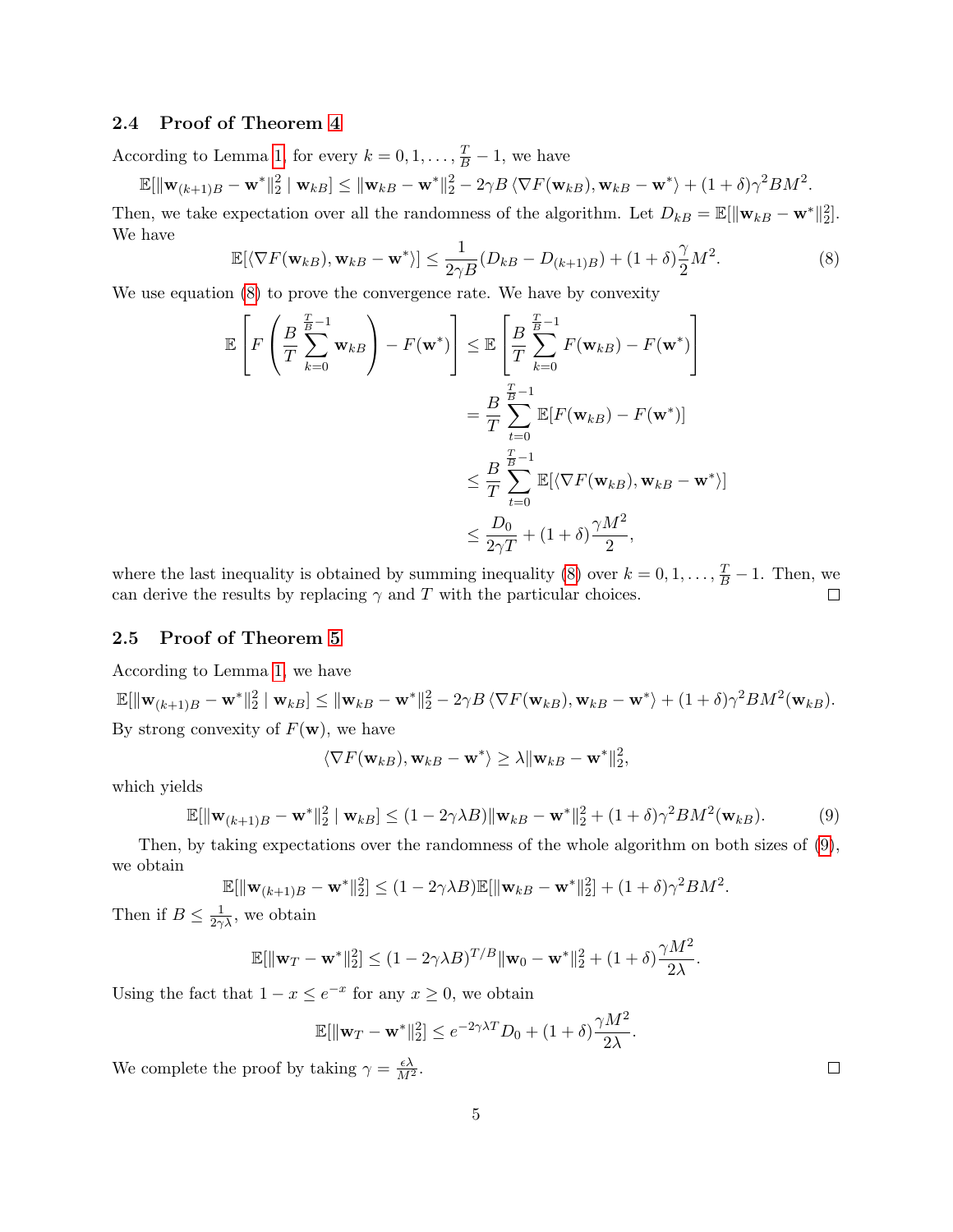## 3 Lower Bound

In this section, we prove the lower bound on convergence for strongly convex functions.

## 3.1 Proof of Theorem [6](#page-0-2)

We set  $f_i(\mathbf{w}) = \frac{\lambda}{2} ||\mathbf{w} - \mathbf{x}_i||_2^2$ , and thus  $F(\mathbf{w}) = \frac{1}{n} \sum_{i=1}^n \frac{\lambda}{2}$  $\frac{\lambda}{2} \|\mathbf{w} - \mathbf{x}_i\|_2^2$ . We choose  $\mathcal{W} = \{\mathbf{w} : \|\mathbf{w}\|_2 \le 1\},\$ and  $\mathbf{x}_i$ 's such that  $\|\mathbf{x}_i\|_2 = 1$  for all  $i = 1, \ldots, n$ , and  $\sum_{i=1}^n \mathbf{x}_i = \mathbf{0}$ .

One can check that  $\nabla f_i(\mathbf{w}) = \lambda(\mathbf{w} - \mathbf{x}_i), \nabla F(\mathbf{w}) = \lambda \mathbf{w}$ , and

$$
M^{2}(\mathbf{w}) = \frac{1}{n} \sum_{i=1}^{n} \|\nabla f_{i}(\mathbf{w})\|_{2}^{2} = \frac{1}{n} \sum_{i=1}^{n} \lambda^{2} \|\mathbf{w} - \mathbf{x}_{i}\|_{2}^{2} = \frac{1}{n} \sum_{i=1}^{n} \lambda^{2} (\|\mathbf{w}\|_{2}^{2} + \|\mathbf{x}_{i}\|_{2}^{2}).
$$

Since  $M^2(\mathbf{w}) = \frac{1}{n} \sum_{i=1}^n \lambda^2 (\|\mathbf{w}\|_2^2 + \|\mathbf{x}_i\|_2^2) \in [\lambda^2, 2\lambda^2]$  for all  $\mathbf{w} \in \mathcal{W}$ , we know that we have  $M^2(\mathbf{w}) \ge \frac{1}{2}M^2$  for all  $\mathbf{w} \in \mathcal{W}$ .

Since  $W$  is a bounded set, the projection step has to be taken in order to guarantee that  $\mathbf{w}_{N_k} \in \mathcal{W}$ . However, one can show that, if the initial guess  $\mathbf{w}_0$  is in the convex hull of  $\mathbf{x}_1, \ldots, \mathbf{x}_n$ (denoted by  $\mathcal{C} \subset \mathcal{W}$ ), then, without using projection, the obtained model parameter  $\mathbf{w}_{N_k}$  always stays inside  $\mathcal{C}$ . More specifically, we have the following result.

<span id="page-5-0"></span>**Proposition 4.** Suppose that  $B_k \leq \frac{1}{\lambda \gamma}$  for all  $k = 1, ..., K$ , and  $\mathbf{w}_0 \in \mathcal{C}$ . Then, without using projection,  $\mathbf{w}_{N_k} \in \mathcal{C}$  for all k.

*Proof.* We prove this result using induction. Suppose that  $\mathbf{w}_{N_{k-1}} \in \mathcal{C}$ . Then, we have

$$
\mathbf{w}_{N_k} = \mathbf{w}_{N_{k-1}} - \gamma \sum_{\ell=N_{k-1}}^{N_k-1} \nabla f_{s_{\ell}}(\mathbf{w}_{N_{k-1}}) = \mathbf{w}_{N_{k-1}} - \gamma \sum_{\ell=N_{k-1}}^{N_k-1} \lambda(\mathbf{w}_{N_{k-1}} - \mathbf{x}_{s_{\ell}})
$$

$$
= (1 - \gamma \lambda B_k) \mathbf{w}_{N_{k-1}} + \gamma \lambda B_k \left( \frac{1}{B_k} \sum_{\ell=N_{k-1}}^{N_k-1} \mathbf{x}_{s_{\ell}} \right).
$$

Since  $\mathbf{w}_{N_{k-1}}, \frac{1}{B_k}$  $\frac{1}{B_k} \sum_{\ell=N_{k-1}}^{N_k-1} \mathbf{x}_{s_\ell} \in \mathcal{C}$ , we prove Lemma [4.](#page-5-0)

From now on we assume  $\mathbf{w}_0 \in \mathcal{C}$  and do not consider projection. According to equation [\(3\)](#page-2-0) in the proof of Lemma [1,](#page-0-2) we have  $1$ 

$$
\mathbb{E}[\|\mathbf{w}_{N_k} - \mathbf{w}^*\|_2^2 | \mathbf{w}_{N_{k-1}}] = \|\mathbf{w}_{N_{k-1}} - \mathbf{w}^*\|_2^2 - 2\gamma B_k \langle \mathbf{w}_{N_{k-1}} - \mathbf{w}^*, \nabla F(\mathbf{w}_{N_{k-1}}) \rangle + \gamma^2 B_k \left(1 + \frac{B_k - 1}{B_D(\mathbf{w}_{N_{k-1}})}\right) M^2(\mathbf{w}_{N_{k-1}}) \geq (1 - 2\gamma \lambda B_k) \|\mathbf{w}_{N_{k-1}} - \mathbf{w}^*\|_2^2 + \frac{1}{2} \gamma^2 M^2 B_k \left(1 + \frac{B_k - 1}{B_D(\mathbf{w}_{N_{k-1}})}\right).
$$

<span id="page-5-1"></span><sup>&</sup>lt;sup>1</sup>We still keep  $\mathbf{w}^*$  although  $\mathbf{w}^* = \mathbf{0}$ .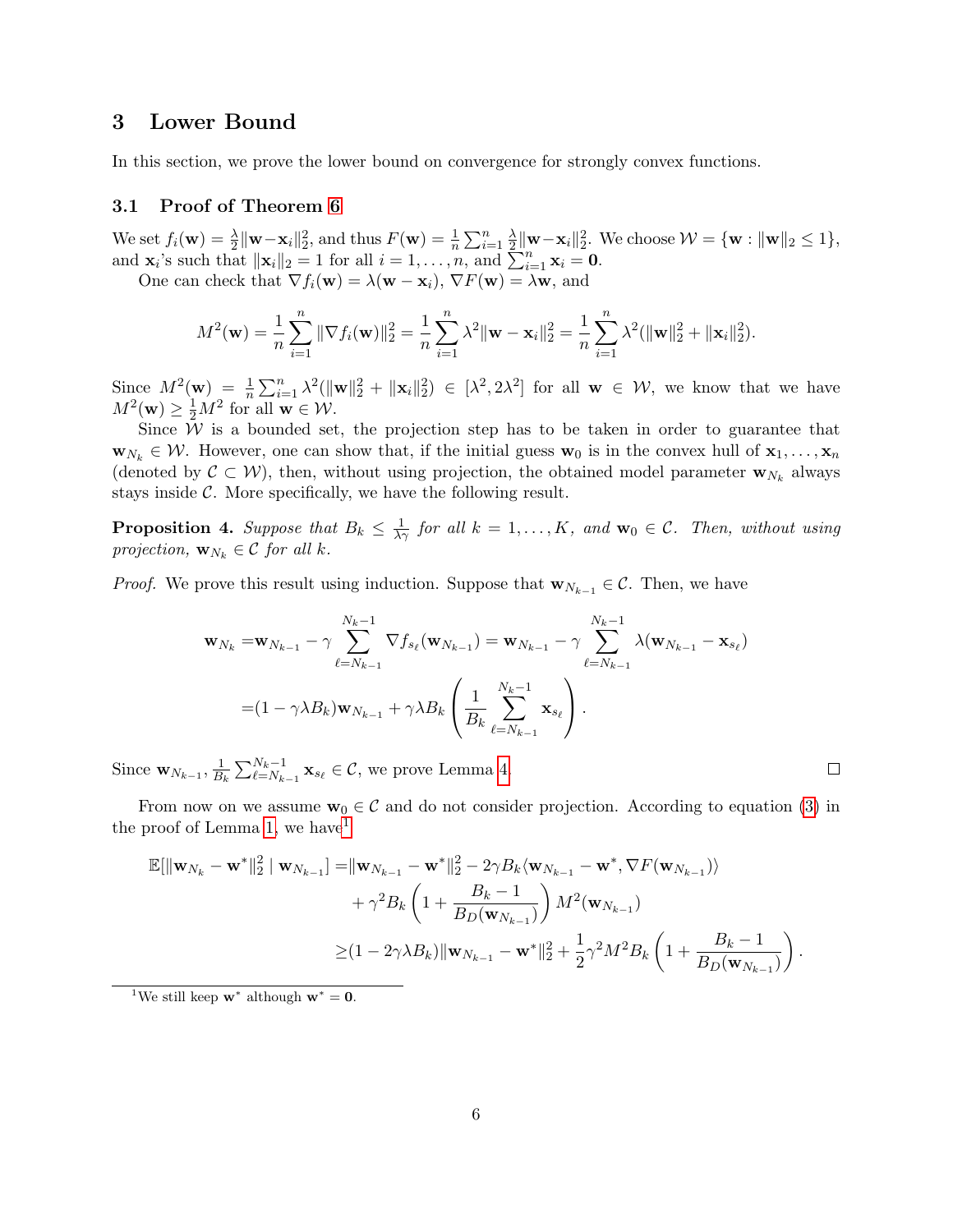Then, we take expectation over the randomness of the whole algorithm and obtain

$$
\mathbb{E}[\|\mathbf{w}_{N_k} - \mathbf{w}^*\|_2^2] \geq (1 - 2\gamma \lambda B_k) \mathbb{E}[\|\mathbf{w}_{N_{k-1}} - \mathbf{w}^*\|_2^2] + \frac{1}{2}\gamma^2 M^2 B_k \left(1 + (B_k - 1)\mathbb{E}\left[\frac{1}{B_D(\mathbf{w}_{N_{k-1}})}\right]\right)
$$
  
\n
$$
\geq (1 - 2\gamma \lambda B_k) \mathbb{E}[\|\mathbf{w}_{N_{k-1}} - \mathbf{w}^*\|_2^2] + \frac{1}{2}\gamma^2 M^2 B_k \left(1 + (B_k - 1)\frac{1}{\mathbb{E}[B_D(\mathbf{w}_{N_{k-1}})]}\right)
$$
  
\n
$$
\geq (1 - 2\gamma \lambda B_k) \mathbb{E}[\|\mathbf{w}_{N_{k-1}} - \mathbf{w}^*\|_2^2] + \frac{1}{2}(1 + \delta)\gamma^2 M^2 B_k,
$$

where the second inequality is due to Jensen's inequality, and the third inequality is due to the fact that  $B_k \geq 1 + \delta \mathbb{E}[B_D(\mathbf{w}_{N_{k-1}})].$ 

Rolling out the above recursion, and denoting  $\alpha_k = 2\gamma \lambda B_k \in [0,1]$ , we have

$$
\mathbb{E} [\|\mathbf{w}_{N_K} - \mathbf{w}^*\|_2^2] \geq \|\mathbf{w}_0 - \mathbf{w}^*\|_2^2 \left( \prod_{k=1}^K (1 - \alpha_k) \right) + \frac{1}{2} (1 + \delta) \gamma^2 M^2 \left[ B_K + \sum_{k=1}^{K-1} \prod_{i=k+1}^K (1 - \alpha_i) B_k \right]
$$
  
= 
$$
\|\mathbf{w}_0 - \mathbf{w}^*\|_2^2 \left( \prod_{i=1}^K (1 - \alpha_i) \right) + \frac{1}{4} (1 + \delta) \frac{\gamma M^2}{\lambda} \left[ \alpha_K + \sum_{k=1}^{K-1} \prod_{i=k+1}^K (1 - \alpha_i) \alpha_k \right].
$$

Now the number of gradient updates is given by  $\sum_{k=1}^{K} B_k = T$ , and consequently,  $\sum_{k=1}^{K} \alpha_k = 2\gamma\lambda T$ . Since we consider the case when  $T \ge \frac{c}{\gamma \lambda}$  for some universal constant  $c > 0$  (and SGD only converges in this regime), so we have  $\sum_{k=1}^{K} \alpha_k \geq 2c$ .

Substituting the value of step-size  $\gamma$ , we see that in order to complete the proof, it suffices to show that the quantity

$$
J(\alpha) = \alpha_K + \sum_{k=1}^{K-1} \prod_{i=k+1}^{K} (1 - \alpha_i)\alpha_k
$$

is lower bounded as  $\Omega(1)$ . In order to show this, note that  $J(\alpha)$  can be equivalently expressed as the CDF of a geometric distribution with non-uniform probabilities of success  $\alpha_k$ . We could further see that

$$
J(\alpha) = 1 - \prod_{k=1}^{K} (1 - \alpha_k) \ge 1 - \left[ \frac{1}{K} \sum_{k=1}^{K} (1 - \alpha_k) \right]^K \ge 1 - (1 - 2c/K)^K,
$$

and the last term is lower bounded by a constant for all  $K \geq 1$ .

 $\Box$ 

A second bound that was implicit in our convergence rates is also sharp, as shown in the following section.

# **3.2** Necessity of  $B \leq \mathcal{O}(\frac{1}{\lambda \gamma})$

In this section, we show that, up to a constant factor, the condition  $B \leq \frac{1}{2\gamma\lambda}$  in Theorem [5](#page-0-2) and [6,](#page-0-2) is actually necessary for mini-batch SGD to converge when  $F(\mathbf{w})$  is strongly convex. More precisely, we can show that, when  $B > \frac{2}{\gamma \lambda}$ , mini-batch SGD diverges.

**Proposition 5.** Suppose that  $F(\mathbf{w})$  is  $\lambda$ -strongly convex. Condition on the model parameter  $\mathbf{w}_{kB}$ obtained after k iterations. Suppose that  $\mathbf{w}_{kB} - \gamma \sum_{i \in \mathcal{I}} \nabla f_i(\mathbf{w}_{kB}) \in \mathcal{W}$  for all  $\mathcal{I} \in [n]^B$ . Then, if  $B > \frac{2}{\gamma \lambda}$ , we have

$$
\mathbb{E}\left[\|\mathbf{w}_{(k+1)B}-\mathbf{w}^*\|_2\mid \mathbf{w}_{kB}\right] > \|\mathbf{w}_{kB}-\mathbf{w}^*\|_2.
$$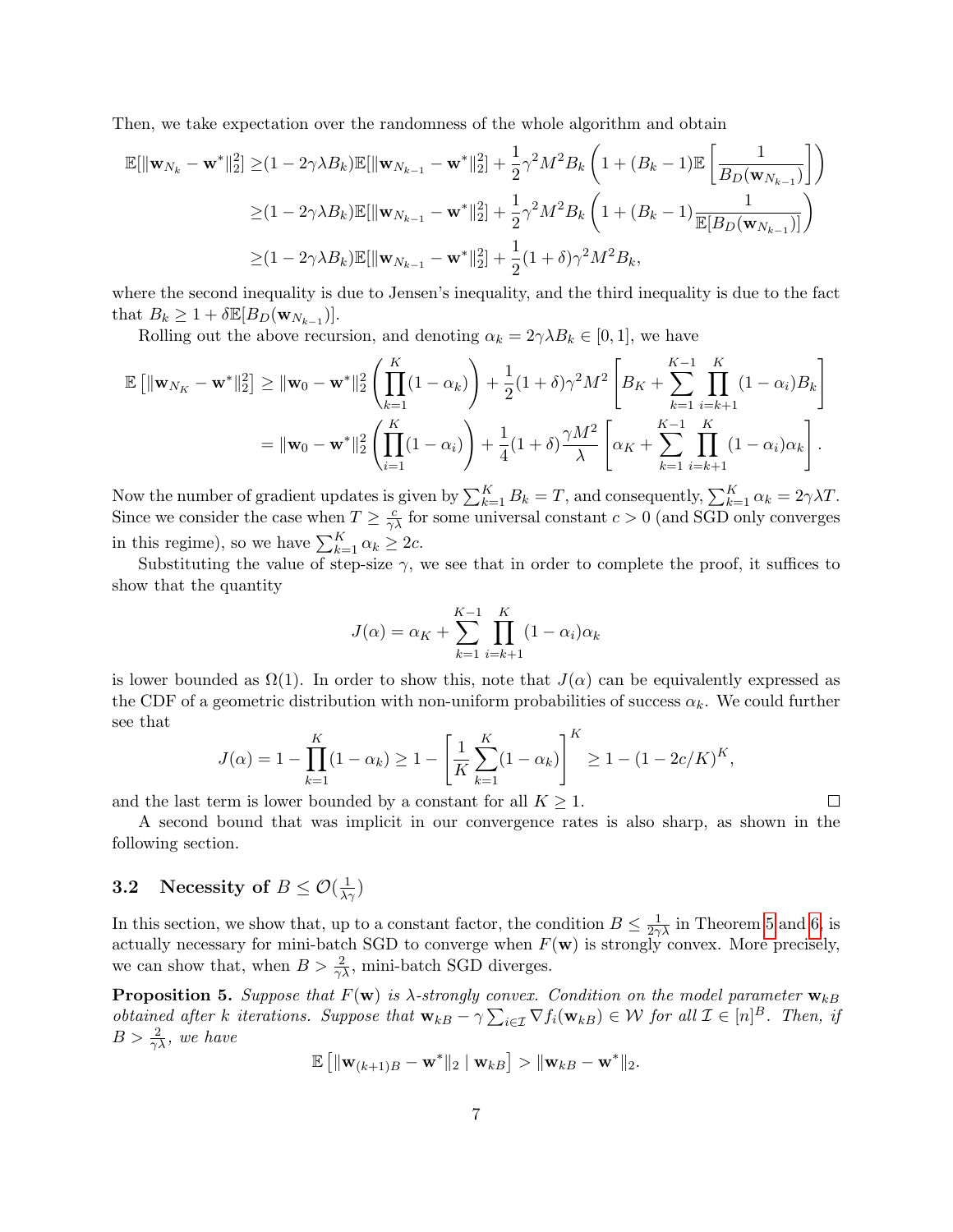Proof. We have

$$
\mathbb{E} \left[ \|\mathbf{w}_{(k+1)B} - \mathbf{w}_{kB}\|_2 \mid \mathbf{w}_{kB} \right] \ge \left\| \mathbb{E}[\mathbf{w}_{(k+1)B} - \mathbf{w}_{kB} \mid \mathbf{w}_{kB}] \right\|_2
$$
  
\n
$$
= \gamma \left\| \sum_{t=kB}^{(k+1)B-1} \mathbb{E}[\nabla f_{s_t}(\mathbf{w}_{kB}) \mid \mathbf{w}_{kB}] \right\|_2
$$
  
\n
$$
= \gamma B \|\nabla F(\mathbf{w}_{kB})\|_2
$$
  
\n
$$
\ge \gamma B \lambda \|\mathbf{w}_{kB} - \mathbf{w}^*\|_2,
$$

where the first step follows by Jensen's inequality, and the last by strong convexity.

This allows us to conclude that if  $B > \frac{2}{\gamma \lambda}$ ,  $\mathbb{E} \left[ \|\mathbf{w}_{(k+1)B} - \mathbf{w}_{kB}\|_2 \mid \mathbf{w}_{kB} \right] > 2 \|\mathbf{w}_{kB} - \mathbf{w}^*\|_2$ . Then, by triangle inequality,

$$
\mathbb{E} [||\mathbf{w}_{(k+1)B} - \mathbf{w}^*||_2 | \mathbf{w}_{kB}] \ge \mathbb{E} [||\mathbf{w}_{(k+1)B} - \mathbf{w}_{kB}||_2 | \mathbf{w}_{kB}] - ||\mathbf{w}_{kB} - \mathbf{w}^*||_2 > ||\mathbf{w}_{kB} - \mathbf{w}^*||_2,
$$

and thus mini-batch SGD diverges.

We now turn to showing that various heuristics for SGD are also diversity-inducing.

# 4 Proof of Theorem [7](#page-0-2)

For DropConnect, we have

$$
B_D^{\text{drop}}(\mathbf{w}) = n \frac{\sum_{i=1}^n \mathbb{E}[\|\mathbf{D}_i \nabla f_i(\mathbf{w})\|_2^2]}{\mathbb{E}[\|\sum_{i=1}^n \mathbf{D}_i \nabla f_i(\mathbf{w})\|_2^2]} = \frac{n \sum_{i=1}^n (1-p) \|\nabla f_i(\mathbf{w})\|_2^2}{\sum_{i=1}^n (1-p) \|\nabla f_i(\mathbf{w})\|_2^2 + (1-p)^2 \sum_{j \neq k} \langle \nabla f_j(\mathbf{w}), \nabla f_k(\mathbf{w}) \rangle}.
$$
(10)

,

 $\Box$ 

Recall that

$$
B_D(\mathbf{w}) = \frac{n \sum_{i=1}^n \|\nabla f_i(\mathbf{w})\|_2^2}{\sum_{i=1}^n \|\nabla f_i(\mathbf{w})\|_2^2 + \sum_{j \neq k} \langle \nabla f_j(\mathbf{w}), \nabla f_k(\mathbf{w}) \rangle}
$$

and we can see that for any **w** such that  $\sum_{j\neq k} \langle \nabla f_j(\mathbf{w}), \nabla f_k(\mathbf{w}) \rangle \geq 0$ , we must have  $B_D(\mathbf{w}) \leq n$ . In this case, we have

$$
B_D^{\text{drop}}(\mathbf{w}) \ge \frac{n \sum_{i=1}^n (1-p) \|\nabla f_i(\mathbf{w})\|_2^2}{\sum_{i=1}^n (1-p) \|\nabla f_i(\mathbf{w})\|_2^2 + (1-p) \sum_{j \ne k} \langle \nabla f_j(\mathbf{w}), \nabla f_k(\mathbf{w}) \rangle} = B_D(\mathbf{w}).
$$

On the other hand, if  $\sum_{j\neq k}\langle \nabla f_j(\mathbf{w}), \nabla f_k(\mathbf{w})\rangle < 0$ , we must have  $B_D(\mathbf{w}) > n$ , and one can simply check that we also have  $B_D^{\text{drop}}(\mathbf{w}) > n$ .

For stochastic gradient Langevin dynamics, we have

$$
B_D^{\text{sgld}}(\mathbf{w}) = \frac{n \sum_{i=1}^n \mathbb{E}[\|\nabla f_i(\mathbf{w}) + \xi_i\|_2^2]}{\mathbb{E}[\|\sum_{i=1}^n (\nabla f_i(\mathbf{w}) + \xi_i)\|_2^2]} = \frac{n \sum_{i=1}^n \|\nabla f_i(\mathbf{w})\|_2^2 + n^2 d\sigma^2}{\|\sum_{i=1}^n \nabla f_i(\mathbf{w})\|_2^2 + nd\sigma^2}.
$$
 (11)

Therefore, as long as  $B_D(\mathbf{w}) = \frac{n \sum_{i=1}^n \|\nabla f_i(\mathbf{w})\|_2^2}{\|\sum_{i=1}^n \nabla f_i(\mathbf{w})\|_2^2} \le n$ , we have  $B_D^{\text{sgld}}(\mathbf{w}) \ge B_D(\mathbf{w})$ . In addition, if  $B_D(\mathbf{w}) > n$ , then  $B_D^{\text{sgld}}(\mathbf{w}) > n$ .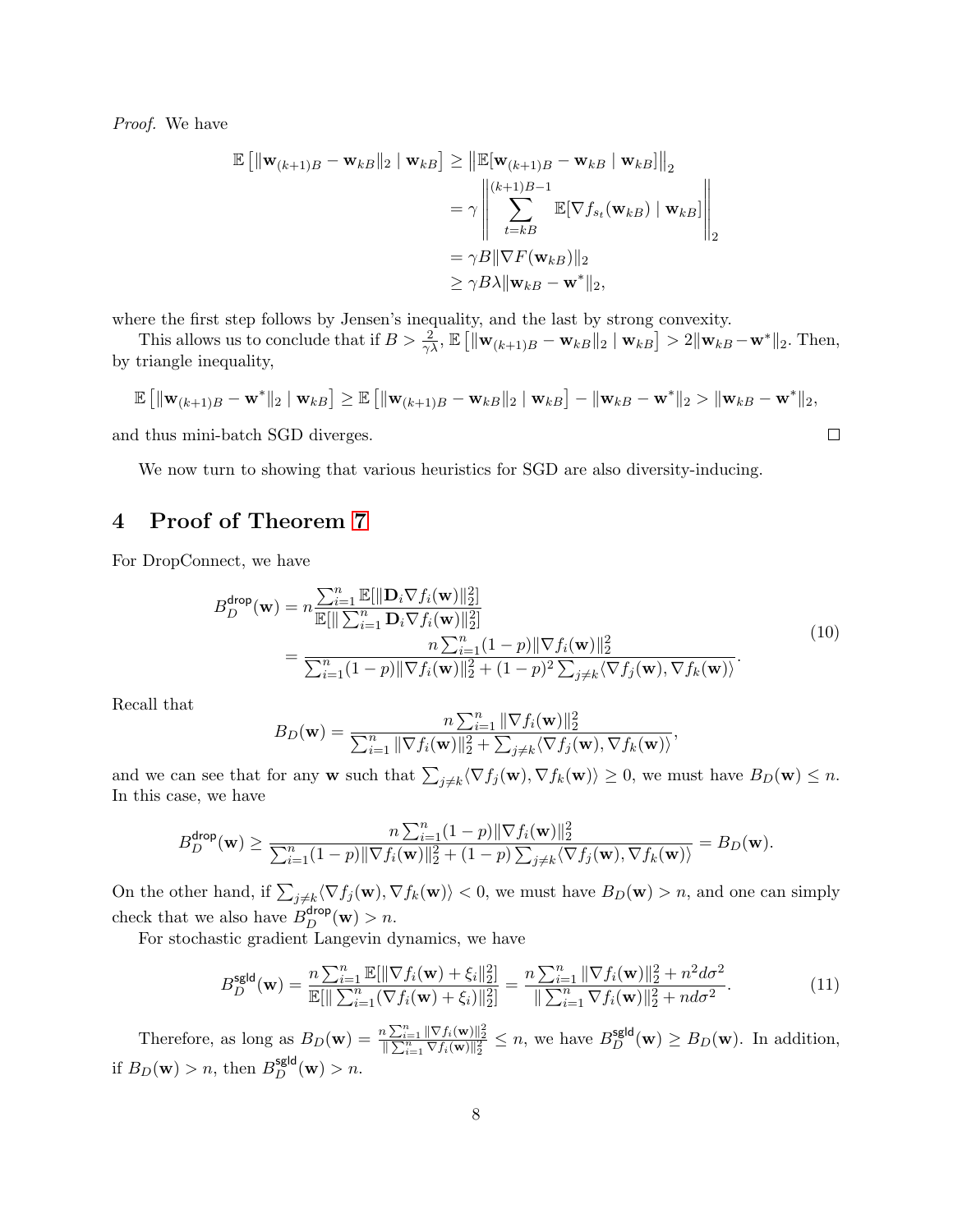For quantization, one can simply check that for any  $i \in [n]$ , we have  $\mathbb{E}[\|Q(\nabla f_i(\mathbf{w}))\|_2^2] =$  $\|\nabla f_i(\mathbf{w})\|_2 \|\nabla f_i(\mathbf{w})\|_1$ , and for any  $j \neq k$ , we have  $\mathbb{E}[\langle Q(\nabla f_i(\mathbf{w})), Q(\nabla f_k(\mathbf{w})) \rangle] = \langle \nabla f_i(\mathbf{w}), \nabla f_k(\mathbf{w}) \rangle$ . Consequently,

$$
B_D^{\text{quant}}(\mathbf{w}) = \frac{n \sum_{i=1}^n \mathbb{E}[\|Q(\nabla f_i(\mathbf{w}))\|_2^2]}{\mathbb{E}[\|\sum_{i=1}^n Q(\nabla f_i(\mathbf{w}))\|_2^2]} = \frac{n \sum_{i=1}^n \|\nabla f_i(\mathbf{w})\|_2 \|\nabla f_i(\mathbf{w})\|_1}{\sum_{i=1}^n \|\nabla f_i(\mathbf{w})\|_2 \|\nabla f_i(\mathbf{w})\|_1 + \sum_{j \neq k} \langle \nabla f_j(\mathbf{w}), \nabla f_k(\mathbf{w}) \rangle}.
$$
(12)

We define

$$
\Delta_D^{\text{quant}}(\mathbf{w}) := \frac{\sum_{i=1}^n \|\nabla f_i(\mathbf{w})\|_2 \|\nabla f_i(\mathbf{w})\|_1}{\sum_{i=1}^n \|\nabla f_i(\mathbf{w})\|_2 \|\nabla f_i(\mathbf{w})\|_1 + \sum_{j \neq k} \langle \nabla f_j(\mathbf{w}), \nabla f_k(\mathbf{w}) \rangle},
$$

and

$$
\Delta_D(\mathbf{w}) := \frac{\sum_{i=1}^n \|\nabla f_i(\mathbf{w})\|_2^2}{\sum_{i=1}^n \|\nabla f_i(\mathbf{w})\|_2^2 + \sum_{j \neq k} \langle \nabla f_j(\mathbf{w}), \nabla f_k(\mathbf{w}) \rangle},
$$

and we have  $B_D^{\text{quant}}(\mathbf{w}) = n\Delta_D^{\text{quant}}(\mathbf{w})$  and  $B_D = n\Delta_D(\mathbf{w})$ . One can now check that due to the fact that  $\|\mathbf{v}\|_2 \|\mathbf{v}\|_1 \geq \|\mathbf{v}\|_2^2$  for any vector **v**, when  $\Delta_D(\mathbf{w}) \in (0, 1)$ , we have  $\Delta_D^{\text{quant}}(\mathbf{w}) > \Delta_D(\mathbf{w})$ , and when  $\Delta_D(\mathbf{w}) > 1$ , we have  $\Delta_D^{\text{quant}}(\mathbf{w}) > 1$ .

## 5 Stability

Let us begin by defining some useful notation. We let

$$
\overline{M}^2(\mathbf{w}, \mathbf{w}') := \frac{1}{n} \sum_{i=1}^n \|\nabla f_i(\mathbf{w}) - \nabla f_i(\mathbf{w}')\|_2^2 \text{ and } \overline{G}(\mathbf{w}, \mathbf{w}') := \|\nabla F(\mathbf{w}) - \nabla F(\mathbf{w}')\|_2^2.
$$

One can see that  $\overline{B}_D(\mathbf{w}, \mathbf{w}') = \frac{\overline{M}^2(\mathbf{w}, \mathbf{w}')}{\overline{G}(\mathbf{w}, \mathbf{w}')}$  $\frac{W(\mathbf{W},\mathbf{W})}{\overline{G}(\mathbf{w},\mathbf{w}')}$ . We also define

$$
\overline{B}_D = \inf_{\mathbf{w} \neq \mathbf{w}'} \overline{B}_D(\mathbf{w}, \mathbf{w}').
$$

Before turning to the proofs, we first provide some background.

#### 5.1 Background on Stability and Generalization

Recall that in supervised learning problems, our goal is to learn a parametric model with small population risk  $R(\mathbf{w}) := \mathbb{E}_{\mathbf{z} \sim \mathcal{D}}[f(\mathbf{w}; \mathbf{z})]$ . In order to do so, we use empirical risk minimization, and hope to obtain a model that has both small empirical risk and small population risk to avoid overfitting. Formally, let A be a possibly randomized algorithm which maps the training data to the parameter space as  $\mathbf{w} = A(S)$ . We define the *expected generalization error* of the algorithm as

$$
\epsilon_{\text{gen}}(A) := \left| \mathbb{E}_{\mathcal{S},A}[R_{\mathcal{S}}(A(\mathcal{S})) - R(A(\mathcal{S}))] \right|.
$$

Bousquet and Ellisseef show that there is a fundamental connection between the generalization error and algorithmic stability. An algorithm is said to be stable if it produces similar models given similar training data. We summarize their result as follows.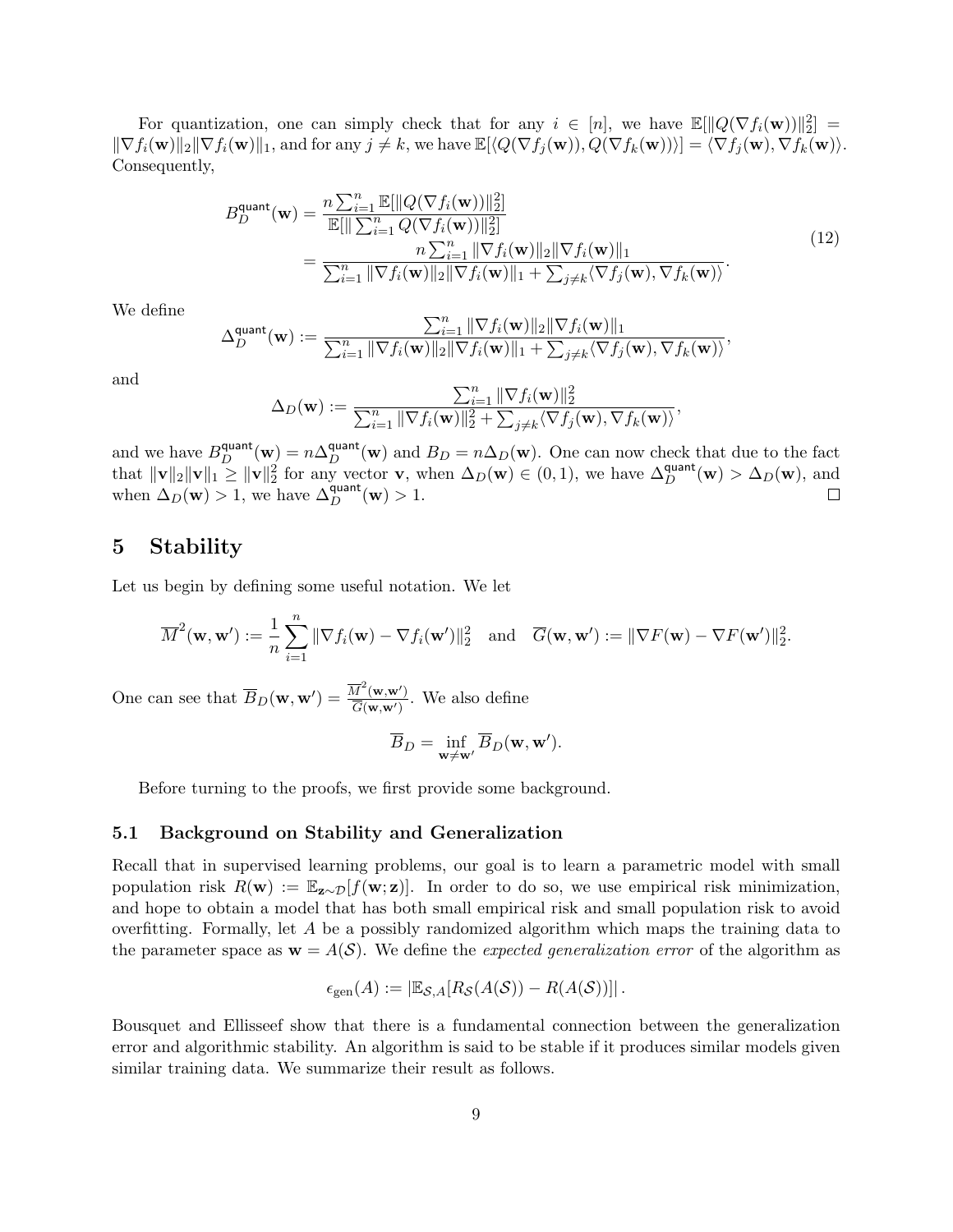<span id="page-9-0"></span>**Proposition 6.** Let  $S = (\mathbf{z}_1, ..., \mathbf{z}_n)$  and  $S' = (\mathbf{z}'_1, ..., \mathbf{z}'_n)$  be two independent random samples from D, and let  $S^{(i)} = (\mathbf{z}_1, \ldots, \mathbf{z}_{i-1}, \mathbf{z}'_i, \mathbf{z}_{i+1}, \ldots, \mathbf{z}_n)$  be the sample that is identical to S except in the *i*-th data point where we replace  $z_i$  with  $z'_i$ . Then, we have

$$
\mathbb{E}_{\mathcal{S},A}[R_{\mathcal{S}}(A(\mathcal{S})) - R(A(\mathcal{S}))] = \mathbb{E}_{\mathcal{S},\mathcal{S}',A}\left[\frac{1}{n}\sum_{i=1}^n f(A(\mathcal{S}^{(i)}); \mathbf{z}'_i) - \frac{1}{n}\sum_{i=1}^n f(A(\mathcal{S}); \mathbf{z}'_i)\right].
$$

With the notation in Proposition [6,](#page-9-0) we define the following quantity that characterizes the algorithmic stability of the learning algorithm given the data points:

$$
\epsilon_{\text{stab}}(\mathcal{S}, \mathcal{S}') = \mathbb{E}_A \left[ \frac{1}{n} \sum_{i=1}^n f(A(\mathcal{S}^{(i)}); \mathbf{z}'_i) - \frac{1}{n} \sum_{i=1}^n f(A(\mathcal{S}); \mathbf{z}'_i) \right],\tag{13}
$$

where we condition on the data sets  $S$  and  $S'$  and take expectation over the randomness of the learning algorithm (mini-batch SGD). Recall from Theorem [6](#page-9-0) that

<span id="page-9-1"></span>
$$
\epsilon_{\text{gen}}(A) = \left| \mathbb{E}_{\mathcal{S}, \mathcal{S}'} \left[ \epsilon_{\text{stab}}(\mathcal{S}, \mathcal{S}') \right] \right| \leq \mathbb{E}_{\mathcal{S}, \mathcal{S}'} \left[ \left| \epsilon_{\text{stab}}(\mathcal{S}, \mathcal{S}') \right| \right]. \tag{14}
$$

We bound  $\epsilon_{gen}(A)$  by first showing a bound on  $\epsilon_{stab}(\mathcal{S}, \mathcal{S}')$  that depends on the sample  $(\mathcal{S}, \mathcal{S}')$ , then using equation [\(14\)](#page-9-1) to obtain, as a corollary, results for generalization error.

For convex and strongly convex functions, we have the following two results on stability.

<span id="page-9-2"></span>**Proposition 7** (stability of convex functions). Fix sample  $(S, S')$ . Suppose that for any  $z \in \mathcal{Z}$ ,  $f(\mathbf{w}; \mathbf{z})$  is convex, L-Lipschitz and β-smooth in W. Provided the step-size and batch-size satisfy

<span id="page-9-4"></span>
$$
\gamma \le \frac{2}{\beta \left(1 + \frac{1}{n-1} 1\!\!1_{B>1} + \frac{B-1}{\overline{B}_D(\mathbf{w}, \mathbf{w}')} \right)},\tag{15}
$$

for all  $\mathbf{w} \neq \mathbf{w}'$ , we have  $|\epsilon_{stab}(\mathcal{S}, \mathcal{S}')| \leq 2\gamma L^2 \frac{T}{n}$ .

<span id="page-9-3"></span>**Proposition 8** (stability of strongly convex functions). Fix the sample  $(S, S')$ . Suppose that for any  $z \in \mathcal{Z}$ ,  $f(\mathbf{w}; z)$  is L-Lipschitz,  $\beta$ -smooth, and  $\lambda$ -strongly convex in W, and that  $B \leq \frac{1}{2\gamma\lambda}$ . Provided the step-size and batch-size satisfy

<span id="page-9-5"></span>
$$
\gamma \le \frac{2}{(\beta + \lambda) \left(1 + \frac{1}{n-1} 1\!\!1_{B>1} + \frac{B-1}{\overline{B}_D(\mathbf{w}, \mathbf{w}')} \right)},\tag{16}
$$

for all  $w \neq w'$ , we have  $|\epsilon_{stab}(\mathcal{S}, \mathcal{S}')| \leq \frac{4L^2}{\lambda n}$ .

We also note that Theorem [9](#page-0-2) and Theorem [10](#page-0-2) in our main paper can be derived as Corollaries of Proposition [7](#page-9-2) and [8,](#page-9-3) respectively. In following sections, we provide the details.

#### 5.2 Proofs of Proposition [7](#page-9-2) and Theorem [9](#page-0-2)

We first recall the problem setting. Suppose that there are two sample sets S and  $\mathcal{S}^{(I)}$  which differ at one data point located at a random position I, which is uniformly distributed in  $[n]$ . We run the same (projected) parallel mini-batch SGD on both data sets, and after the k-th parallel iteration, we obtain  $\mathbf{w}_{kB}$  and  $\widetilde{\mathbf{w}}_{kB}$ , respectively. After a total number of T gradient updates, *i.e.*,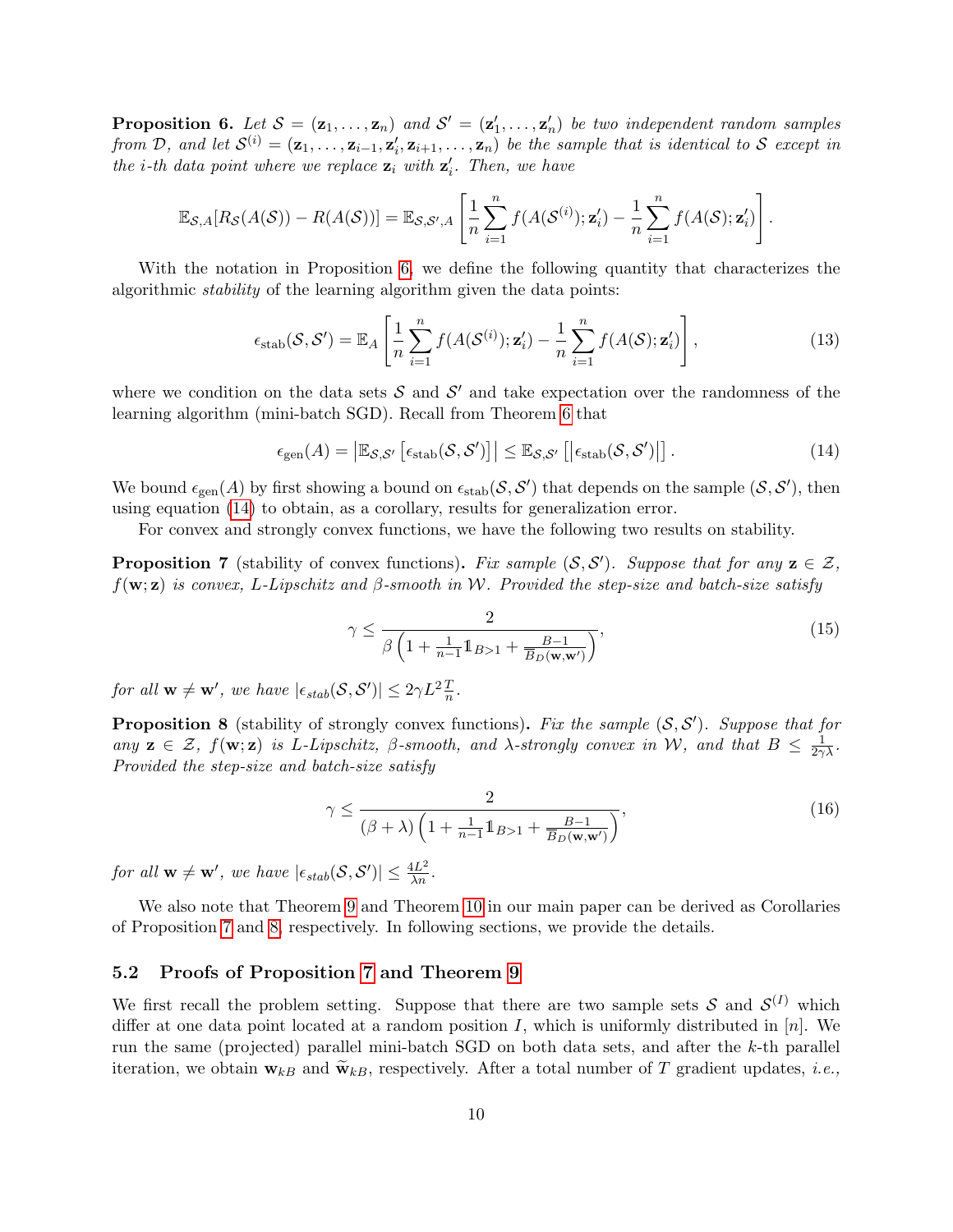$T/B$  parallel iterations, we obtain  $\mathbf{w}_T$  and  $\widetilde{\mathbf{w}}_T$ . Let  $s_t$ ,  $t = 0, 1, \ldots, T-1$  be the sequence of indices of samples used by the algorithm. In our setting,  $s_t$  are i.i.d. uniformly distributed in  $\{1, 2, \ldots, n\}$ . Let  $z_{s_t} \in S$  and  $\tilde{z}_{s_t} \in S^{(I)}$ ,  $t = 0, \ldots, T-1$  be the data point used in the algorithms running on the two data generatively. Then, we know that with prehability  $1 - \frac{1}{L} z_t = \tilde{z}$  and with the two data sets, respectively. Then, we know that with probability  $1 - \frac{1}{n}$  $\frac{1}{n}$ ,  $\mathbf{z}_{s_t} = \widetilde{\mathbf{z}}_{s_t}$ , and with probability  $\frac{1}{n}$ ,  $\mathbf{z}_{s_t} \neq \widetilde{\mathbf{z}}_{s_t}$ . We simplify the notations of the risk function associated with  $\mathbf{z}_{s_t}$  and  $\widetilde{\mathbf{z}}_{s_t}$ by  $f_{s_t}(\mathbf{w}) := f(\mathbf{w}; \mathbf{z}_{s_t})$ , and  $f_{s_t}(\mathbf{w}) := f(\mathbf{w}; \widetilde{\mathbf{z}}_{s_t})$ , respectively.

We now prove Proposition [7.](#page-9-2) Throughout this proof, we only consider the case where  $B > 1$ and omit the indicator function  $\mathbb{1}_{B>1}$ . We condition on the data sets and the event that the choice of  $\gamma$  is "good", as shown in [\(15\)](#page-9-4). Specifically, we condition on the samples S and S', and the event Γ:

<span id="page-10-1"></span>
$$
\Gamma = \left\{ \gamma \le \frac{2}{\beta(1 + \frac{1}{n-1} + \frac{B-1}{\overline{B}_D})} \right\} = \left\{ \overline{B}_D \ge \frac{B-1}{\frac{2}{\gamma\beta} - 1 - \frac{1}{n-1}} \right\}.
$$
 (17)

Recall the definition of  $\eta$ :

$$
\eta = \mathbb{P}\left\{\inf_{\mathbf{w}\neq\mathbf{w}'}\overline{B}_D(\mathbf{w}, \mathbf{w}') < \frac{B-1}{\frac{2}{\gamma\beta} - 1 - \frac{1}{n-1}\mathbb{1}_{B>1}}\right\}.\tag{18}
$$

We know that  $\eta = \mathbb{P}\{\bar{\Gamma}\}\$ , and so our goal is to bound  $|\epsilon_{stab}(\mathcal{S}, \mathcal{S}')|$  conditioned on the event  $\Gamma$ . Since we assume that  $f(\mathbf{w}; \mathbf{z})$  is *L*-Lipschitz on W, we have

<span id="page-10-2"></span>
$$
\left|\epsilon_{\text{stab}}(\mathcal{S}, \mathcal{S}')\right| \le L \mathbb{E}_{I, A|\Gamma}\left[\|A(\mathcal{S}^{(I)}) - A(\mathcal{S})\|_2\right] = L \mathbb{E}_{I, A|\Gamma}\left[\|\mathbf{w}_T - \widetilde{\mathbf{w}}_T\|_2\right],\tag{19}
$$

and thus it suffices to bound  $\mathbb{E}_{I,A|\Gamma}[\|\mathbf{w}_T - \widetilde{\mathbf{w}}_T\|_2].$ 

Consider the samples used in the  $(k + 1)$ -th parallel iteration in the two algorithm instances, *i.e.*,  ${\mathbf{z}_{s_t}}_{t=k}^{(k+1)B-1}$ , and  ${\tilde{\mathbf{z}}_{s_t}}_{t=k}^{(k+1)B-1}$ . Let  $H_{k+1}$  be the the number of samples that differ between the two minibatches in iteration  $k + 1$ . According to our sampling scheme,  $H_{k+1} \sim \text{bin}(B, \frac{1}{n})$ . We condition on the event that  $H_{k+1} = h$ . Without loss of generality, we assume that  $\mathbf{z}_{s_t} = \widetilde{\mathbf{z}}_{s_t}$  for all  $t = hR$  (*k* + 1) *R*  $h$  (*k* + 1) *R*  $h$  (*k* + 1) *R*  $h$  (*k* + 1) *R*  $h$  (*k* + 1) *R*  $h$  (*k* +  $t = kB, \ldots, (k+1)B-h-1$ , and  $\mathbf{z}_{s_t} \neq \widetilde{\mathbf{z}}_{s_t}$  for all  $t = (k+1)B-h, \ldots, (k+1)B-1$ . Consider the first  $B - h$  terms. For the unconstrained optimization, we have

<span id="page-10-0"></span>
$$
\|\mathbf{w}_{(k+1)B-h} - \widetilde{\mathbf{w}}_{(k+1)B-h}\|_{2}^{2} = \|(\mathbf{w}_{kB} - \gamma \sum_{t=kB}^{(k+1)B-h-1} \nabla f_{s_{t}}(\mathbf{w}_{kB})) - (\widetilde{\mathbf{w}}_{kB} - \gamma \sum_{t=kB}^{(k+1)B-h-1} \nabla \widetilde{f}_{s_{t}}(\widetilde{\mathbf{w}}_{kB}))\|_{2}^{2}.
$$
\n(20)

For the algorithm with projection, the B gradient update steps are the same as the unconstrained algorithm, and projection step is conducted once all the gradient updates are finished. Therefore, equation [\(20\)](#page-10-0) also holds for projected algorithm.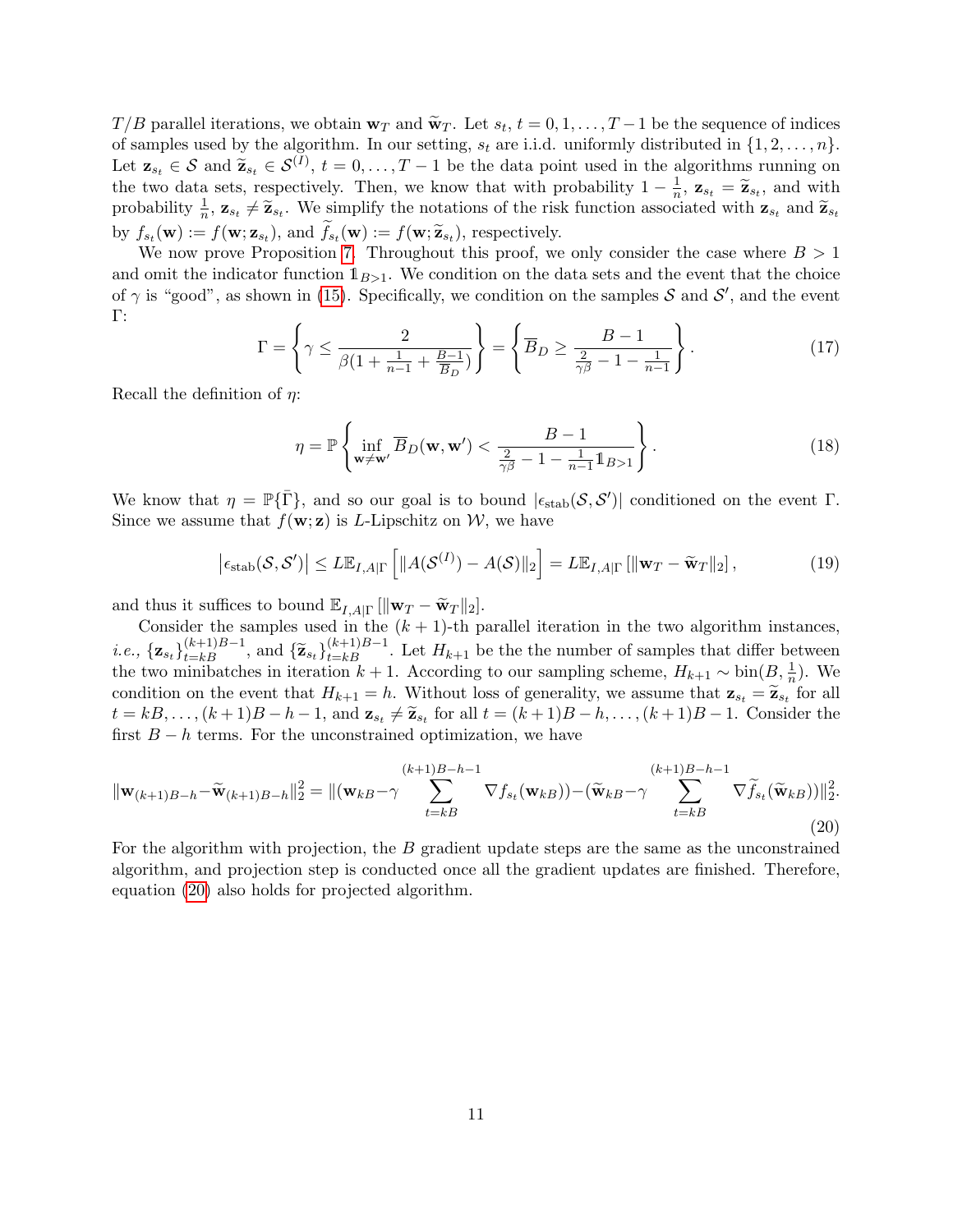Since  $f_{st}(\mathbf{w}) = f_{st}(\mathbf{w})$  for all  $t = kB, \ldots, (k+1)B - h - 1$ , we further have

<span id="page-11-0"></span>
$$
\|\mathbf{w}_{(k+1)B-h} - \widetilde{\mathbf{w}}_{(k+1)B-h}\|_{2}^{2}
$$
\n
$$
=\|\mathbf{w}_{kB} - \widetilde{\mathbf{w}}_{kB}\|_{2}^{2} - 2\langle \mathbf{w}_{kB} - \widetilde{\mathbf{w}}_{kB}, \gamma \sum_{t=kB}^{(k+1)B-h-1} \nabla f_{s_{t}}(\mathbf{w}_{kB}) - \nabla f_{s_{t}}(\widetilde{\mathbf{w}}_{kB})\rangle
$$
\n
$$
+\gamma^{2} \|\sum_{t=kB}^{(k+1)B-h-1} \nabla f_{s_{t}}(\mathbf{w}_{kB}) - \nabla f_{s_{t}}(\widetilde{\mathbf{w}}_{kB})\|_{2}^{2}
$$
\n
$$
=\|\mathbf{w}_{kB} - \widetilde{\mathbf{w}}_{kB}\|_{2}^{2} - 2\langle \mathbf{w}_{kB} - \widetilde{\mathbf{w}}_{kB}, \gamma \sum_{t=kB}^{(k+1)B-h-1} \nabla f_{s_{t}}(\mathbf{w}_{kB}) - \nabla f_{s_{t}}(\widetilde{\mathbf{w}}_{kB})\rangle
$$
\n
$$
+\gamma^{2} \sum_{t=kB}^{(k+1)B-h-1} \|\nabla f_{s_{t}}(\mathbf{w}_{kB}) - \nabla f_{s_{t}}(\widetilde{\mathbf{w}}_{kB})\|_{2}^{2}
$$
\n
$$
+2\gamma^{2} \sum_{i=kB}^{(k+1)B-h-1} \langle \nabla f_{s_{i}}(\mathbf{w}_{kB}) - \nabla f_{s_{i}}(\widetilde{\mathbf{w}}_{kB}), \nabla f_{s_{j}}(\mathbf{w}_{kB}) - \nabla f_{s_{j}}(\widetilde{\mathbf{w}}_{kB})\rangle.
$$
\n(21)

We denote the sequence of indices selected by the mini-batch  $\text{SGD}$  algorithm up to the t-th sampled data point by  $A_t$ , i.e.,  $A_t = \{s_0, \ldots, s_{t-1}\}$ . In the following steps, we condition on  $A_{kB}$  and the event that  $H_{k+1} = h$ , and take expectation over the randomness of the SGD algorithm in the  $(k + 1)$ -th parallel iteration and the random choice of I.

We consider each term in equation [\(21\)](#page-11-0). For the term  $\|\nabla f_{s_t}(\mathbf{w}_{kB}) - \nabla f_{s_t}(\widetilde{\mathbf{w}}_{kB})\|_2^2$ , conditioned<br>the synt that  $\mathbf{z}_t = \widetilde{\mathbf{z}}$  are known that a is uniformly distributed in [a]) (1). Since Lis unifo on the event that  $\mathbf{z}_{s_t} = \widetilde{\mathbf{z}}_{s_t}$ , we know that  $s_t$  is uniformly distributed in  $[n] \setminus \{I\}$ . Since I is uniformly distributed in [n], we know that the marginal distribution of  $s_t$  is uniform on the set [n]. We have

$$
\mathbb{E}_{I,A|H_{k+1},A_{kB},\Gamma}[\|\nabla f_{s_t}(\mathbf{w}_{kB}) - \nabla f_{s_t}(\widetilde{\mathbf{w}}_{kB})\|_2^2] = \overline{M}^2(\mathbf{w}_{kB},\widetilde{\mathbf{w}}_{kB}).
$$

Then, we find the conditional expectation of  $\langle \nabla f_{s_i}(\mathbf{w}_{kB}) - \nabla f_{s_i}(\widetilde{\mathbf{w}}_{kB}), \nabla f_{s_j}(\mathbf{w}_{kB}) - \nabla f_{s_j}(\widetilde{\mathbf{w}}_{kB}) \rangle$ . The following lemma does precisely this.

<span id="page-11-1"></span>**Proposition 9.** For any i, j such that  $kB \leq i, j \leq (k+1)B - h - 1$  and  $i \neq j$ , we have

$$
\mathbb{E}_{I,A|H_{k+1},A_{kB},\Gamma}[\langle \nabla f_{s_i}(\mathbf{w}_{kB}) - \nabla f_{s_i}(\widetilde{\mathbf{w}}_{kB}), \nabla f_{s_j}(\mathbf{w}_{kB}) - \nabla f_{s_j}(\widetilde{\mathbf{w}}_{kB}) \rangle] \n= \frac{1}{(n-1)^2} \overline{M}^2(\mathbf{w}_{kB}, \widetilde{\mathbf{w}}_{kB}) + \frac{n(n-2)}{(n-1)^2} \overline{G}(\mathbf{w}_{kB}, \widetilde{\mathbf{w}}_{kB}).
$$
\n(22)

We prove Proposition [9](#page-11-1) in Appendix [5.4.](#page-15-0) Combining this lemma with the result of equation  $(21)$ ,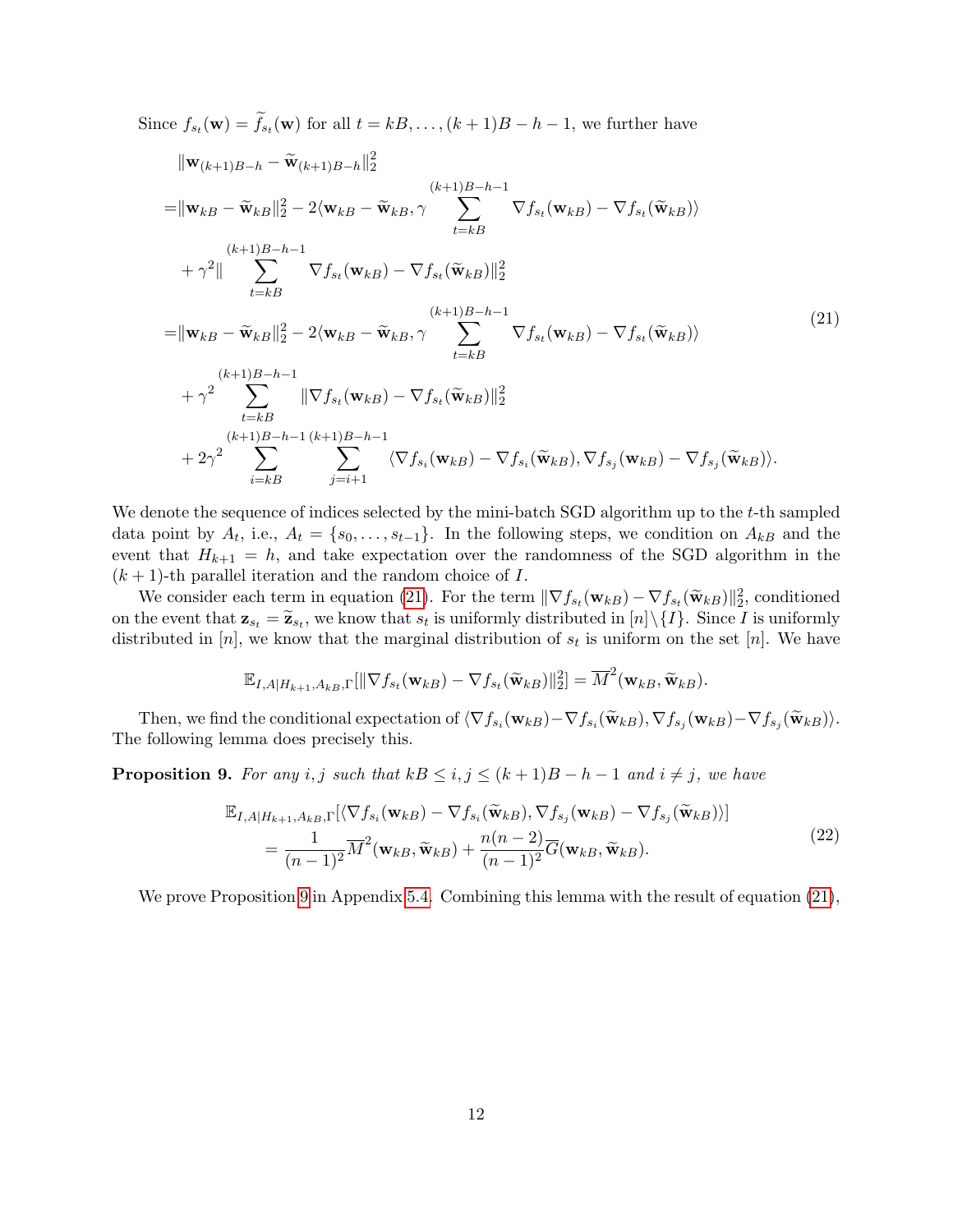we have

<span id="page-12-1"></span>
$$
\mathbb{E}_{I,A|H_{k+1},A_{kB},\Gamma}[\|\mathbf{w}_{(k+1)B-h} - \widetilde{\mathbf{w}}_{(k+1)B-h} \|_{2}^{2}]
$$
\n
$$
= \|\mathbf{w}_{kB} - \widetilde{\mathbf{w}}_{kB}\|_{2}^{2} - 2\mathbb{E}_{I,A|H_{k+1},A_{kB},\Gamma}[\langle\mathbf{w}_{kB} - \widetilde{\mathbf{w}}_{kB}, \gamma \sum_{t=kB}^{(k+1)B-h-1} \nabla f_{s_{t}}(\mathbf{w}_{kB}) - \nabla f_{s_{t}}(\widetilde{\mathbf{w}}_{kB})\rangle]
$$
\n
$$
+ \gamma^{2}(B-h)\overline{M}^{2}(\mathbf{w}_{kB},\widetilde{\mathbf{w}}_{kB})
$$
\n
$$
+ \gamma^{2}(B-h)(B-h-1)\left[\frac{1}{(n-1)^{2}}\overline{M}^{2}(\mathbf{w}_{kB},\widetilde{\mathbf{w}}_{kB}) + \frac{n(n-2)}{(n-1)^{2}}\overline{G}(\mathbf{w}_{kB},\widetilde{\mathbf{w}}_{kB})\right]
$$
\n
$$
\leq \|\mathbf{w}_{kB} - \widetilde{\mathbf{w}}_{kB}\|_{2}^{2} - 2\mathbb{E}_{I,A|H_{k+1},A_{kB},\Gamma}[\langle\mathbf{w}_{kB} - \widetilde{\mathbf{w}}_{kB}, \gamma \sum_{t=kB}^{(k+1)B-h-1} \nabla f_{s_{t}}(\mathbf{w}_{kB}) - \nabla f_{s_{t}}(\widetilde{\mathbf{w}}_{kB})\rangle]
$$
\n
$$
+ \gamma^{2}(B-h)\overline{M}^{2}(\mathbf{w}_{kB},\widetilde{\mathbf{w}}_{kB}) + \gamma^{2}(B-h)\left[\frac{1}{n-1}\overline{M}^{2}(\mathbf{w}_{kB},\widetilde{\mathbf{w}}_{kB}) + (B-1)\frac{\overline{M}^{2}(\mathbf{w}_{kB},\widetilde{\mathbf{w}}_{kB})}{\overline{B}_{D}(\mathbf{w}_{kB},\widetilde{\mathbf{w}}_{kB})}\right]
$$
\n
$$
\leq \|\mathbf{w}_{kB} - \widetilde{\mathbf{w}}_{kB}\|_{2}^{2} - 2\gamma \sum_{t=kB}^{(k+1)B
$$

By the co-coercive property of convex and smooth functions, we know that

$$
\langle \mathbf{w}_{kB} - \widetilde{\mathbf{w}}_{kB}, \nabla f_{s_t}(\mathbf{w}_{kB}) - \nabla f_{s_t}(\widetilde{\mathbf{w}}_{kB}) \rangle \geq \frac{1}{\beta} \|\nabla f_{s_t}(\mathbf{w}_{kB}) - \nabla f_{s_t}(\widetilde{\mathbf{w}}_{kB})\|_2^2.
$$

We thus obtain

$$
\mathbb{E}_{I,A|H_{k+1},A_{kB},\Gamma}[\|\mathbf{w}_{(k+1)B-h} - \widetilde{\mathbf{w}}_{(k+1)B-h}\|_2^2]
$$
\n
$$
\leq \|\mathbf{w}_{kB} - \widetilde{\mathbf{w}}_{kB}\|_2^2 - (2\frac{\gamma}{\beta} - \gamma^2(1 + \frac{1}{n-1} + \frac{B-1}{\overline{B}_D}))(B-h)\overline{M}^2(\mathbf{w}_{kB},\widetilde{\mathbf{w}}_{kB}).
$$
\n(24)

Since we condition on the event Γ, we have that  $\gamma$  obeys the relation in equation [\(17\)](#page-10-1). Consequently,

$$
\mathbb{E}_{I,A|H_{k+1},A_{kB},\Gamma}[\|\mathbf{w}_{(k+1)B-h}-\widetilde{\mathbf{w}}_{(k+1)B-h}\|_2^2] \leq \|\mathbf{w}_{kB}-\widetilde{\mathbf{w}}_{kB}\|_2^2.
$$

Then by Jensen's inequality, we have

<span id="page-12-0"></span>
$$
\mathbb{E}_{I,A|H_{k+1},A_{kB},\Gamma}[\|\mathbf{w}_{(k+1)B-h} - \widetilde{\mathbf{w}}_{(k+1)B-h}\|_2] \le \|\mathbf{w}_{kB} - \widetilde{\mathbf{w}}_{kB}\|_2.
$$
\n(25)

For the last  $h$  terms, since the loss functions are all  $L$ -Lipschitz, we obtain

$$
\|\mathbf{w}_{(k+1)B} - \widetilde{\mathbf{w}}_{(k+1)B}\|_2 \le \|\mathbf{w}_{(k+1)B-h} - \widetilde{\mathbf{w}}_{(k+1)B-h}\|_2 + 2\gamma L h. \tag{26}
$$

Then, combining with equation [\(25\)](#page-12-0), we have

$$
\mathbb{E}_{I,A|H_{k+1},A_{kB},\Gamma}[\|\mathbf{w}_{(k+1)B} - \widetilde{\mathbf{w}}_{(k+1)B}\|_2] \le \|\mathbf{w}_{kB} - \widetilde{\mathbf{w}}_{kB}\|_2 + 2\gamma Lh. \tag{27}
$$

Recall that  $H_{k+1}$  is a binomial random variable. Taking expectation over  $H_{k+1}$  yields

$$
\mathbb{E}_{I,A|A_{kB},\Gamma}[\|\mathbf{w}_{(k+1)B}-\widetilde{\mathbf{w}}_{(k+1)B}\|_2] \leq \|\mathbf{w}_{kB}-\widetilde{\mathbf{w}}_{kB}\|_2 + 2\gamma L \frac{B}{n}.
$$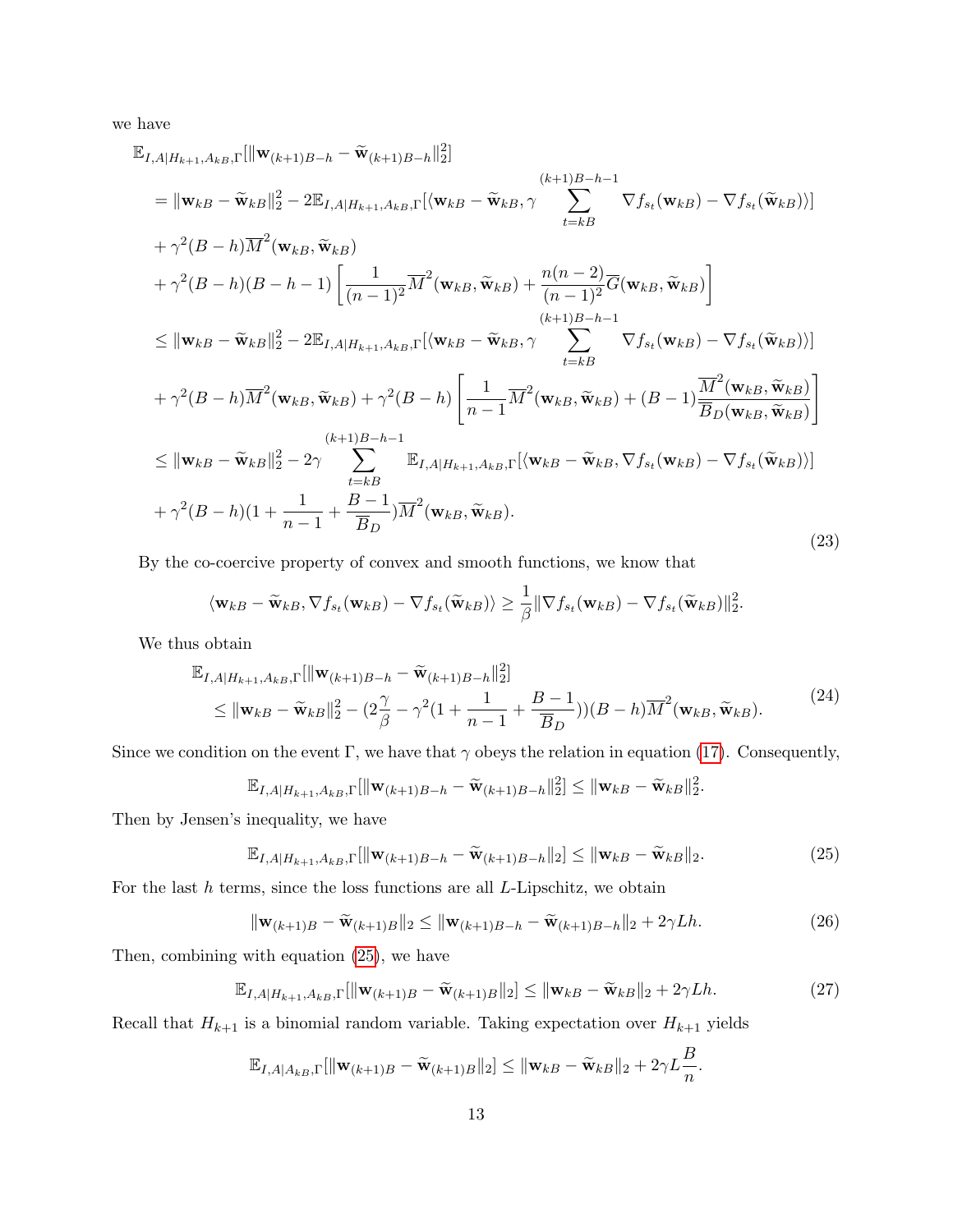Then we take expectation over the randomness of the first  $k$  parallel iterations and obtain

<span id="page-13-0"></span>
$$
\mathbb{E}_{I,A|\Gamma}[\|\mathbf{w}_{(k+1)B} - \widetilde{\mathbf{w}}_{(k+1)B}\|_2] \le \mathbb{E}_{I,A|\Gamma}[\|\mathbf{w}_{kB} - \widetilde{\mathbf{w}}_{kB}\|_2] + 2\gamma L \frac{B}{n}.
$$
\n(28)

Summing up [\(28\)](#page-13-0) for  $k = 0, 1, ..., \frac{T}{B} - 1$  and taking expectation over the data sets, we have

<span id="page-13-1"></span>
$$
\mathbb{E}_{I,A|\Gamma}[\|\mathbf{w}_T - \widetilde{\mathbf{w}}_T\|_2] \le 2\gamma L \frac{T}{n}.\tag{29}
$$

Combining equations [\(19\)](#page-10-2) and [\(29\)](#page-13-1), we complete the proof of Proposition [7,](#page-9-2) *i.e.*, when the event Γ occurs, we have

<span id="page-13-2"></span>
$$
\left|\epsilon_{\text{stab}}(\mathcal{S}, \mathcal{S}')\right| \le L \mathbb{E}_{I, A|\Gamma} \left[ \|\mathbf{w}_T - \widetilde{\mathbf{w}}_T\|_2 \right] \le 2\gamma L^2 \frac{T}{n}.\tag{30}
$$

To prove Theorem [9,](#page-0-2) we notice that when  $\Gamma$  does not occur, we simply have

<span id="page-13-3"></span>
$$
\left| \epsilon_{\text{stab}}(\mathcal{S}, \mathcal{S}') \right| \le L \mathbb{E}_{I, A|\bar{\Gamma}}[\|\mathbf{w}_T - \widetilde{\mathbf{w}}_T\|_2] \le 2\gamma L^2 T. \tag{31}
$$

Using equations [\(30\)](#page-13-2) and [\(31\)](#page-13-3) along with the definition of  $\eta$ , we obtain

$$
\epsilon_{\text{gen}} \leq \mathbb{E}_{\mathcal{S},\mathcal{S}'|\Gamma} \left[ \left| \epsilon_{\text{stab}}(\mathcal{S},\mathcal{S}') \right| \right] \mathbb{P} \{ \Gamma \} + \mathbb{E}_{\mathcal{S},\mathcal{S}'|\bar{\Gamma}} \left[ \left| \epsilon_{\text{stab}}(\mathcal{S},\mathcal{S}') \right| \right] \mathbb{P} \{ \bar{\Gamma} \} \right] \leq 2\gamma L^2 \frac{T}{n} (1-\eta) + 2\gamma L^2 T \eta,
$$

which completes the proof.

#### 5.3 Proof of Proposition [8](#page-9-3) and Theorem [10](#page-0-2)

The proof of Proposition [8](#page-9-3) follows an argument similar to the proof of Proposition [7.](#page-9-2) We define the analogous event  $\Gamma$  to signal that the step size is "good", according to equation [\(16\)](#page-9-5); note that this is slightly different from convex risk functions:

$$
\Gamma = \left\{ \gamma \le \frac{2}{(\beta + \lambda)(1 + \frac{1}{n-1} + \frac{B-1}{\overline{B}_D})} \right\} = \left\{ \overline{B}_D \ge \frac{B-1}{\frac{2}{\gamma(\beta + \lambda)} - 1 - \frac{1}{n-1}} \right\}.
$$
 (32)

Recall the definition of  $\eta$ :

$$
\eta = \mathbb{P}\left\{\inf_{\mathbf{w}\neq\mathbf{w}'}\overline{B}_D(\mathbf{w}, \mathbf{w}') < \frac{B-1}{\frac{2}{\gamma(\beta+\lambda)} - 1 - \frac{1}{n-1}\mathbb{1}_{B>1}}\right\},\tag{33}
$$

we know that  $\eta = \mathbb{P}\{\bar{\Gamma}\}\$ . To prove Proposition [8,](#page-9-3) our goal is still to bound  $\mathbb{E}_{I,A|\Gamma}[\|\mathbf{w}_T - \widetilde{\mathbf{w}}_T\|_2].$ Since the result in [\(23\)](#page-12-1) still holds for strongly convex functions, we have

$$
\mathbb{E}_{I,A|H_{k+1},A_{k},\Gamma}[\|\mathbf{w}_{(k+1)B-h} - \widetilde{\mathbf{w}}_{(k+1)B-h}||_2^2]
$$
\n
$$
\leq \|\mathbf{w}_{kB} - \widetilde{\mathbf{w}}_{kB}\|_2^2 - 2\gamma \sum_{t=k+1}^{(k+1)B-h-1} \mathbb{E}_{I,A|H_{k+1},A_{k},\Gamma}[\langle \mathbf{w}_{kB} - \widetilde{\mathbf{w}}_{kB}, \nabla f_{s_t}(\mathbf{w}_{kB}) - \nabla f_{s_t}(\widetilde{\mathbf{w}}_{kB}))]
$$
\n
$$
+ \gamma^2 (B-h)(1 + \frac{1}{n-1} + \frac{B-1}{B_D})\overline{M}^2(\mathbf{w}_{kB}, \widetilde{\mathbf{w}}_{kB}),
$$
\n(34)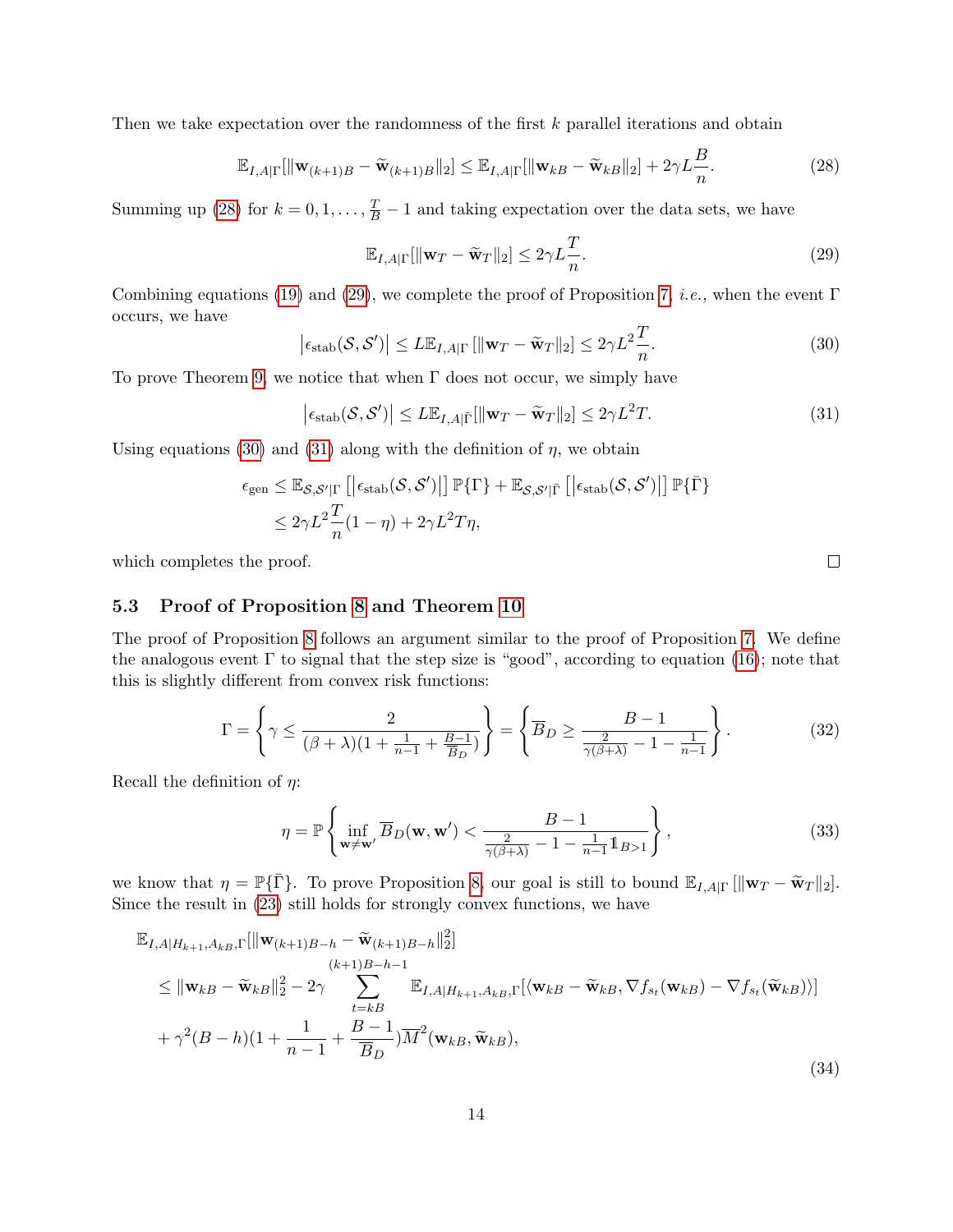where  $H_{k+1}$  is defined in the same way as in the proof of Proposition [7.](#page-9-2) For strongly convex functions, we have the following co-coercive property:

$$
\langle \mathbf{w}_{kB} - \widetilde{\mathbf{w}}_{kB}, \nabla f_{s_t}(\mathbf{w}_{kB}) - \nabla f_{s_t}(\widetilde{\mathbf{w}}_{kB}) \rangle \geq \frac{\beta \lambda}{\beta + \lambda} ||\mathbf{w}_{kB} - \widetilde{\mathbf{w}}_{kB}||_2^2 + \frac{1}{\beta + \lambda} ||\nabla f_{s_t}(\mathbf{w}_{kB}) - \nabla f_{s_t}(\widetilde{\mathbf{w}}_{kB})||_2^2,
$$

which gives us

$$
\mathbb{E}_{I,A|H_{k+1},A_{kB},\Gamma}[\|\mathbf{w}_{(k+1)B-h} - \widetilde{\mathbf{w}}_{(k+1)B-h}\|_2^2]
$$
\n
$$
\leq \left(1 - 2\gamma(B-h)\frac{\beta\lambda}{\beta+\lambda}\right) \|\mathbf{w}_{kB} - \widetilde{\mathbf{w}}_{kB}\|_2^2 - \gamma(B-h)\left[\frac{2}{\beta+\lambda} - \gamma(1+\frac{1}{n-1}+\frac{B-1}{\overline{B}_D})\right]\overline{M}^2(\mathbf{w}_{kB},\widetilde{\mathbf{w}}_{kB}).
$$
\n(35)

Since we only consider the regime where  $B \le \frac{1}{2\gamma\lambda}$ , one can check that  $1 - 2\gamma(B - h)\frac{\beta\lambda}{\beta + \lambda} > 0$  for any  $h = 0, \ldots, B$ . Conditioned on the data sets and the event Γ, we have

$$
\mathbb{E}_{I,A|H_{k+1},A_{kB},\Gamma}[\|\mathbf{w}_{(k+1)B-h} - \widetilde{\mathbf{w}}_{(k+1)B-h}\|_2^2] \leq \left(1 - 2\gamma B \frac{\beta \lambda}{\beta + \lambda}\right) \|\mathbf{w}_{kB} - \widetilde{\mathbf{w}}_{kB}\|_2^2. \tag{36}
$$

With Jensen's inequality and the fact that  $\sqrt{1-x} \leq 1 - \frac{x}{2}$  $\frac{x}{2}$  for any  $x \in [0,1]$ , we have

<span id="page-14-0"></span>
$$
\mathbb{E}_{I,A|H_{k+1},A_{kB},\Gamma}[\|\mathbf{w}_{(k+1)B-h} - \widetilde{\mathbf{w}}_{(k+1)B-h}\|_2] \leq \left(1 - \gamma B \frac{\beta \lambda}{\beta + \lambda}\right) \|\mathbf{w}_{kB} - \widetilde{\mathbf{w}}_{kB}\|_2. \tag{37}
$$

For the last  $h$  terms, we have

$$
\mathbb{E}_{I,A|H_{k+1},A_{k},\Gamma}[\|\mathbf{w}_{(k+1)B} - \widetilde{\mathbf{w}}_{(k+1)B}\|_2] \le \|\mathbf{w}_{(k+1)B-h} - \widetilde{\mathbf{w}}_{(k+1)B-h}\|_2 + 2\gamma Lh. \tag{38}
$$

Combined with equation [\(37\)](#page-14-0), we obtain

$$
\mathbb{E}_{I,A|H_{k+1},A_{kB},\Gamma}[\|\mathbf{w}_{(k+1)B} - \widetilde{\mathbf{w}}_{(k+1)B}\|_2] \leq \left(1 - \gamma B \frac{\beta \lambda}{\beta + \lambda}\right) \|\mathbf{w}_{kB} - \widetilde{\mathbf{w}}_{kB}\|_2 + 2\gamma Lh,
$$

and by taking expectation over  $h$  we have

$$
\mathbb{E}_{I,A|A_{kB},\Gamma}[\|\mathbf{w}_{(k+1)B} - \widetilde{\mathbf{w}}_{(k+1)B}\|_2] \leq \left(1 - \gamma B \frac{\beta \lambda}{\beta + \lambda}\right) \|\mathbf{w}_{kB} - \widetilde{\mathbf{w}}_{kB}\|_2 + 2\gamma L \frac{B}{n}.
$$

Taking expectation over  $A_{kB}$  yields

<span id="page-14-1"></span>
$$
\mathbb{E}_{I,A|\Gamma}[\|\mathbf{w}_{(k+1)B} - \widetilde{\mathbf{w}}_{(k+1)B}\|_2] \leq \left(1 - \gamma B \frac{\beta \lambda}{\beta + \lambda}\right) \mathbb{E}_{I,A|\Gamma}[\|\mathbf{w}_{kB} - \widetilde{\mathbf{w}}_{kB}\|_2] + 2\gamma L \frac{B}{n}.\tag{39}
$$

Iterating equation [\(39\)](#page-14-1) yields

<span id="page-14-2"></span>
$$
\mathbb{E}_{I,A|\Gamma}[\|\mathbf{w}_T - \widetilde{\mathbf{w}}_T\|_2] \le \frac{4L}{\lambda n}.\tag{40}
$$

Combining equations [\(19\)](#page-10-2) and [\(40\)](#page-14-2), we prove Proposition [8,](#page-9-3) *i.e.*, when  $\Gamma$  occurs,

<span id="page-14-3"></span>
$$
\left|\epsilon_{\text{stab}}(\mathcal{S}, \mathcal{S}')\right| \le L \mathbb{E}_{I, A|\Gamma} \left[ \|\mathbf{w}_T - \widetilde{\mathbf{w}}_T\|_2 \right] \le \frac{4L^2}{\lambda n}.\tag{41}
$$

To prove Theorem [10,](#page-0-2) we notice the fact that, when Γ does not occur, we simply have

<span id="page-14-4"></span>
$$
\left|\epsilon_{\text{stab}}(\mathcal{S}, \mathcal{S}')\right| \le L \mathbb{E}_{I, A|\bar{\Gamma}}[\|\mathbf{w}_T - \widetilde{\mathbf{w}}_T\|_2] \le 2\gamma L^2 T. \tag{42}
$$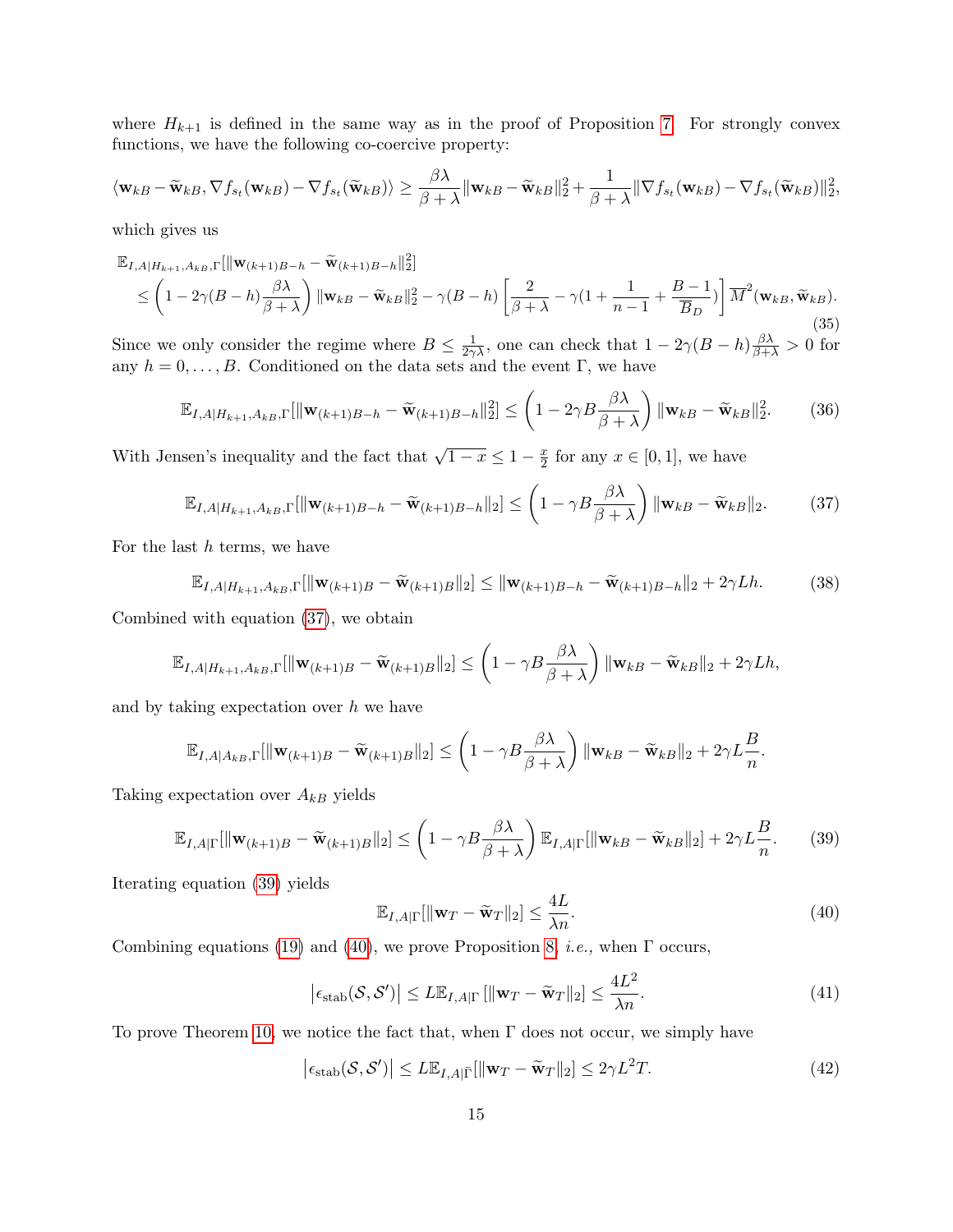Combining equations [\(41\)](#page-14-3) and [\(42\)](#page-14-4) with the definition of  $\eta$  then yields

$$
\epsilon_{\text{gen}} \leq \mathbb{E}_{\mathcal{S},\mathcal{S}'|\Gamma} \left[ \left| \epsilon_{\text{stab}}(\mathcal{S},\mathcal{S}') \right| \right] \mathbb{P} \{ \Gamma \} + \mathbb{E}_{\mathcal{S},\mathcal{S}'|\bar{\Gamma}} \left[ \left| \epsilon_{\text{stab}}(\mathcal{S},\mathcal{S}') \right| \right] \mathbb{P} \{ \bar{\Gamma} \} \right] \n\leq \frac{4L^2}{\lambda n} (1-\eta) + 2\gamma L^2 T \eta,
$$

which completes the proof.

## <span id="page-15-0"></span>5.4 Proof of Proposition [9](#page-11-1)

One can interpret  $\overline{M}^2(\mathbf{w},\mathbf{w}')$  and  $\overline{G}(\mathbf{w},\mathbf{w}')$  as follows. Let  $\mathcal{P}_1$  be a distribution on  $[n] \times [n]$  with PMF

$$
p_1(u,v) = \frac{1}{n} \mathbb{1}_{u=v},\tag{43}
$$

and  $\mathcal{P}_2$  be the uniform distribution on  $[n] \times [n]$ , i.e.,

$$
p_2(u, v) = \frac{1}{n^2} \tag{44}
$$

for all  $(u, v) \in [n] \times [n]$ . Then, we know that

$$
\overline{M}^2(\mathbf{w},\mathbf{w}') = \mathbb{E}_{(i,j)\sim\mathcal{P}_1}[\langle \nabla f_i(\mathbf{w}) - \nabla f_i(\mathbf{w}'), \nabla f_j(\mathbf{w}) - \nabla f_j(\mathbf{w}')\rangle],
$$

and

$$
\overline{G}(\mathbf{w},\mathbf{w}') = \mathbb{E}_{(i,j)\sim\mathcal{P}_2}[\langle \nabla f_i(\mathbf{w}) - \nabla f_i(\mathbf{w}'), \nabla f_j(\mathbf{w}) - \nabla f_j(\mathbf{w}')\rangle].
$$

Then we find the joint distribution  $\mathcal{P}_3$  of  $(s_i, s_j)$  where  $kB \leq i, j \leq (k+1)B - h - 1$  and  $i \neq j$ . Since  $\mathbf{z}_{s_t} = \widetilde{\mathbf{z}}_{s_t}$ , we know that  $s_t \neq I$  for all  $t = kB, \ldots, (k+1)B - h - 1$ . Then conditioned on I,  $(s_i, s_j)$  is uniformly distributed in  $([n] \setminus \{I\}) \times ([n] \setminus \{I\})$ . For any  $u \in [n]$ , we have

$$
p_3(u, u) = \mathbb{P}\{s_i = u, s_j = u\} = \frac{1}{n} \sum_{\ell=1}^n \mathbb{P}\{s_i = u, s_j = u \mid I = \ell\} = \frac{1}{n} \sum_{\ell=u} \mathbb{P}\{s_i = u, s_j = u \mid I = \ell\} = \frac{1}{n(n-1)}.
$$

For any  $(u, v) \in [n] \times [n]$  such that  $u \neq v$ , we have

$$
p_3(u, v) = \mathbb{P}\{s_i = u, s_j = v\} = \frac{1}{n} \sum_{\ell=1}^n \mathbb{P}\{s_i = u, s_j = v \mid I = \ell\}
$$

$$
= \frac{1}{n} \sum_{\ell \neq u, v} \mathbb{P}\{s_i = u, s_j = v \mid I = \ell\}
$$

$$
= \frac{n-2}{n(n-1)^2}.
$$

Then, we know that

$$
p_3(u,v) = \frac{1}{(n-1)^2}p_1(u,v) + \frac{n(n-2)}{(n-1)^2}p_2(u,v).
$$